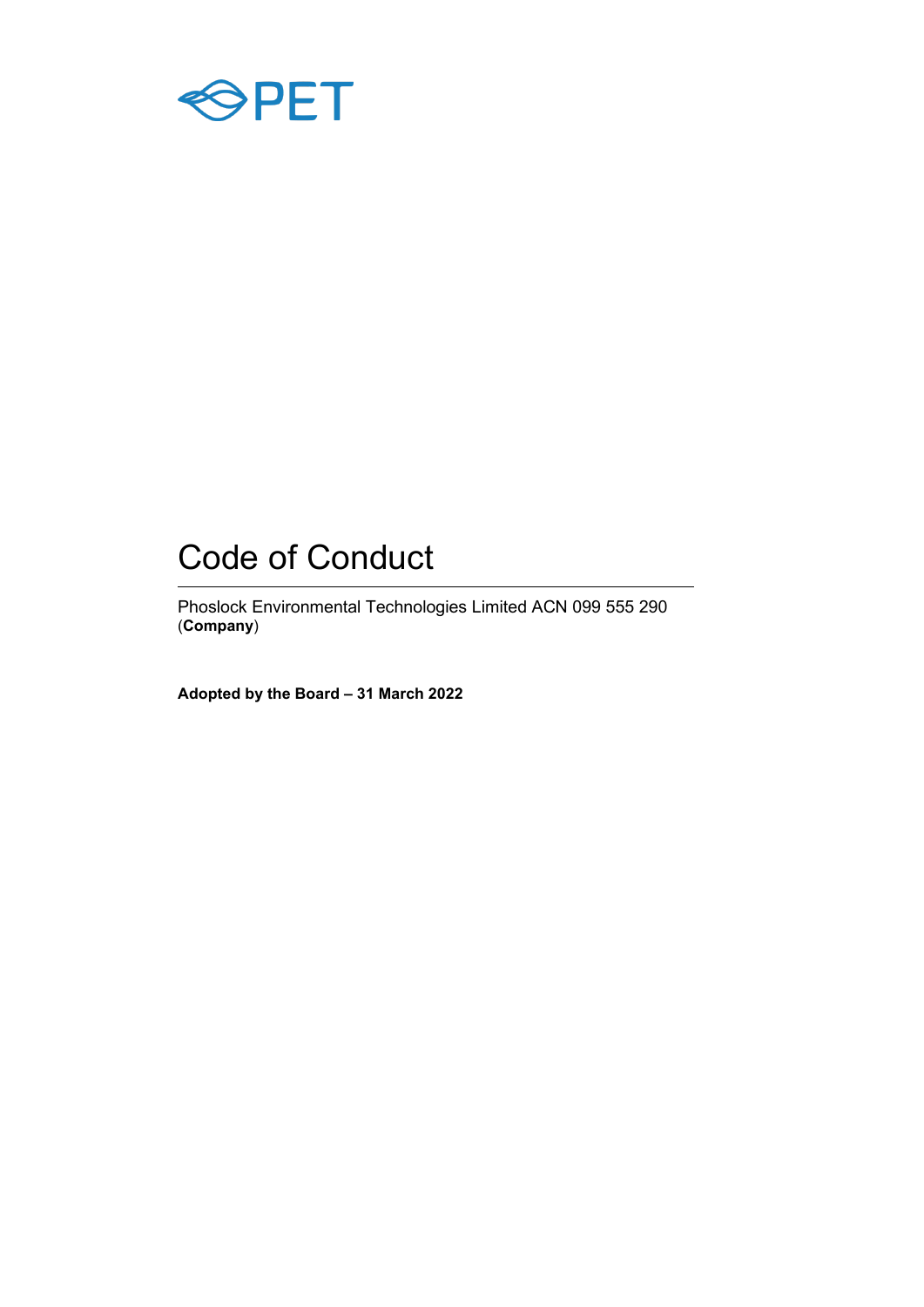## Contents

| 1              |      |  |
|----------------|------|--|
| $\mathbf{2}$   |      |  |
| 3              |      |  |
| 4              |      |  |
| 5              |      |  |
| 6              |      |  |
| 6.1            |      |  |
|                | 6.2  |  |
|                | 6.3  |  |
|                | 6.4  |  |
|                | 6.5  |  |
|                | 6.6  |  |
|                | 6.7  |  |
|                | 6.8  |  |
|                | 6.9  |  |
|                | 6.10 |  |
|                | 6.11 |  |
|                | 6.12 |  |
|                | 6.13 |  |
|                | 6.14 |  |
|                | 6.15 |  |
| $\overline{7}$ |      |  |
| 8              |      |  |
| 9              |      |  |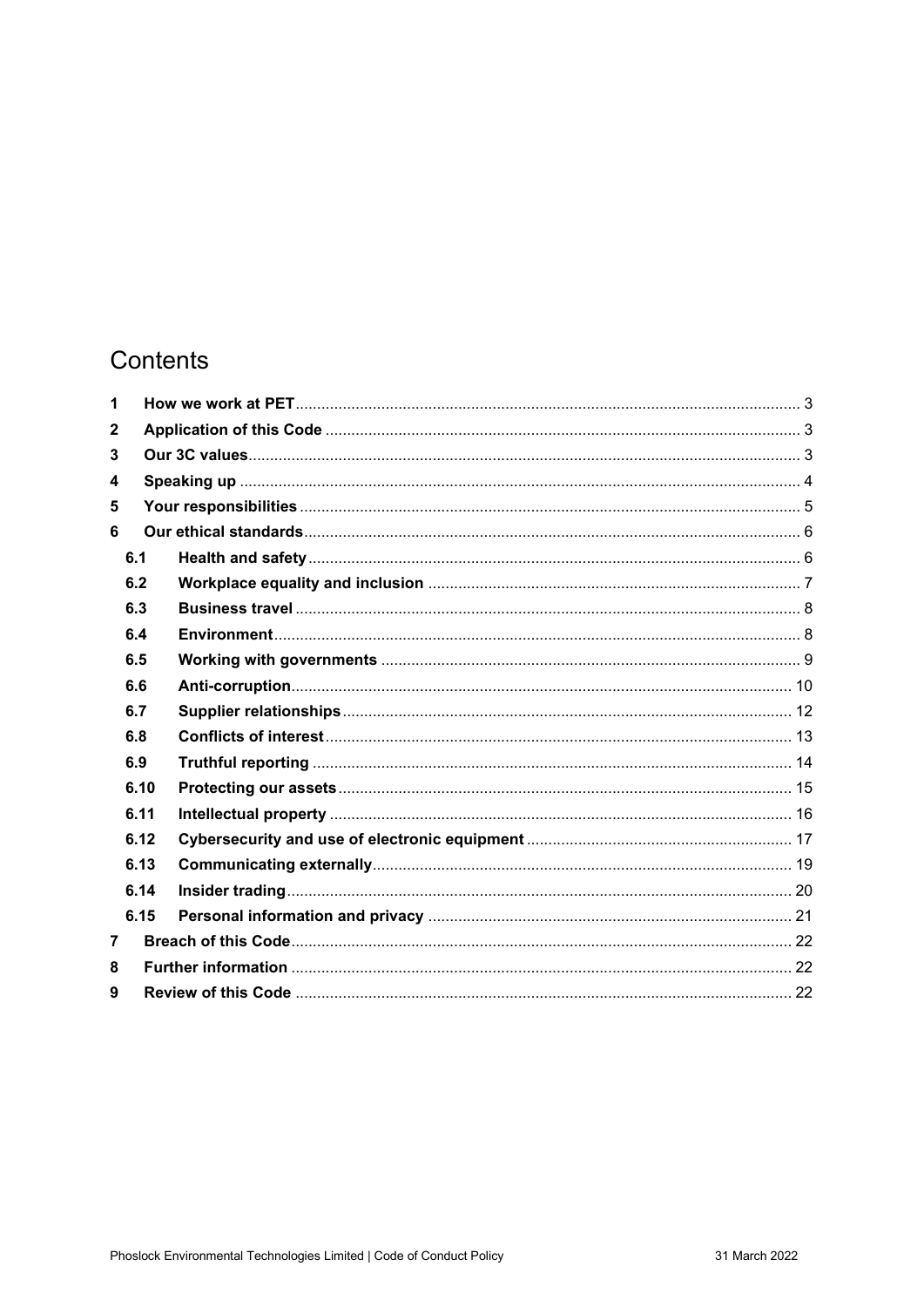### <span id="page-2-0"></span>**1 How we work at PET**

Behaviour that consistently demonstrates our 3C values cultivates trust with each other and our stakeholders. That's why we have our Code of Conduct. It guides our daily work and helps us think about not just what we do but how we do it. It demonstrates how to practically apply our 3C values and how we work as a nimble globally networked team.

As a global company we comply with applicable laws and regulations of the countries in which we operate. Where differences exist between our Code of Conduct and local customs, norms, rules or regulations, we apply the higher standard. Operating with integrity and speaking up if we see something questionable or inconsistent with this code is part of our value of Being Courageous. Applying this Code is part of who we are at PET and is everyone's responsibility.

Each section of our Code of Conduct explains principles for decision-making and our expectations of our team and others who work with us. This Code can't describe or anticipate every situation, so to get help talk with:

- your line leader or
- the Speak Up Line on +61 3 9110 0002. The Speak Up Line is available in Chinese or English

### <span id="page-2-1"></span>**2 Application of this Code**

This Code applies to all directors of the Board, as well as all officers, employees, contractors, consultants, other persons that act on behalf of PET, and associates of PET.

Suppliers and business partners will be assessed according to their integrity, reputation and values. This document will also assist suppliers and business partners understand and adhere to PETs standards.

### <span id="page-2-2"></span>**3 Our 3C values**

PET's 3C values invite our people to:

#### **Care**

- Care for customers, the environment, our communities, and each other be curious and find ways to improve experience and impact.
- Keep the safety of customers, agents, partners, contractors, workmates and ourselves front of mind, always.

#### **Collaborate**

- Bring your strengths to work and invite the same of others offer and receive help. Embrace the diversity that is our strength.
- Listen and communicate openly. Think and adapt together making decisions weighing risks and opportunities.

#### **And be Courageous**

- Have the conviction that continued focus on the things that make sense in the long run are always worth doing.
- Stand up for Our Culture and speak up if you see something that is not right.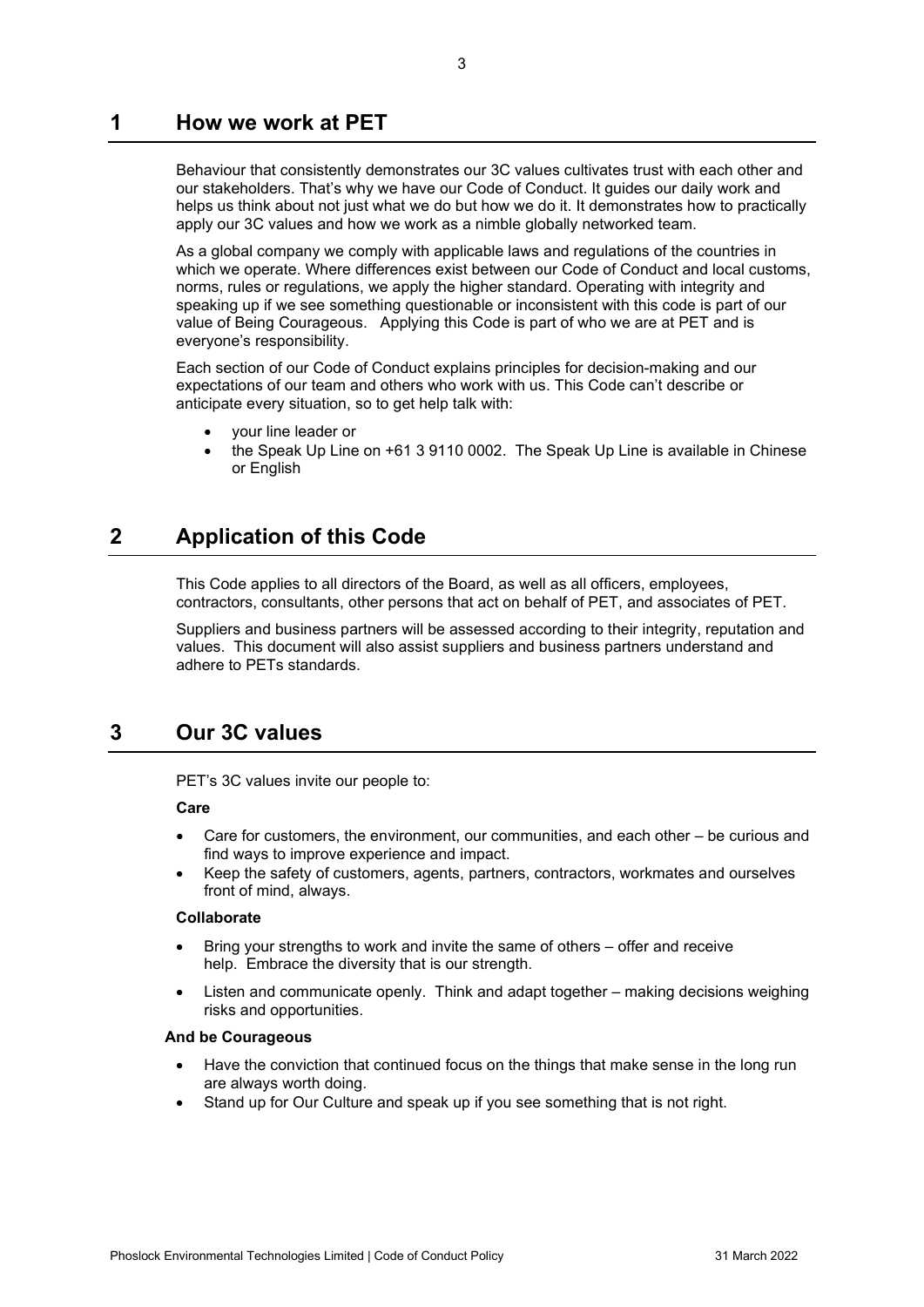### <span id="page-3-0"></span>**4 Speaking up**



 If you feel uncomfortable or have difficulty answering any of the questions in the Quick Test, you should speak up.

#### **Speaking up protects everyone**

If you think a decision or action does not reflect our 3C values or is not in line with our PET Code of Conduct, you have a responsibility to speak up. You don't need to be directly affected by an issue to raise it. When concerns are raised it helps us identify and address the matter and improve how we work.

We know that speaking up takes both courage and integrity, and we respect this by treating your concern sensitively and committing to investigate where appropriate. There are two ways you can do this:



• Your line leader The Speak Up Line on +61 3 9110 0002 or email [disclosures@phoslock.com.au](mailto:disclosures@phoslock.com.au)

If a person outside PET speaks up we are committed to treating that concern respectfully. By speaking up, they are helping improve PET and build a relationship of trust with the communities in which we operate.

#### **Confidentiality and anonymity**

When you speak up, the information you provide will be dealt with confidentially. If you wish to remain anonymous, all reasonable steps will be taken to reduce the risk that you will be identified as a result of responding to your concern. This means the information you provide will only be shared where this is necessary for the purposes of the investigation and measures to protect your identity will be put in place as far as possible. You can speak up anonymously by accessing The Speak Up Line online or over the phone.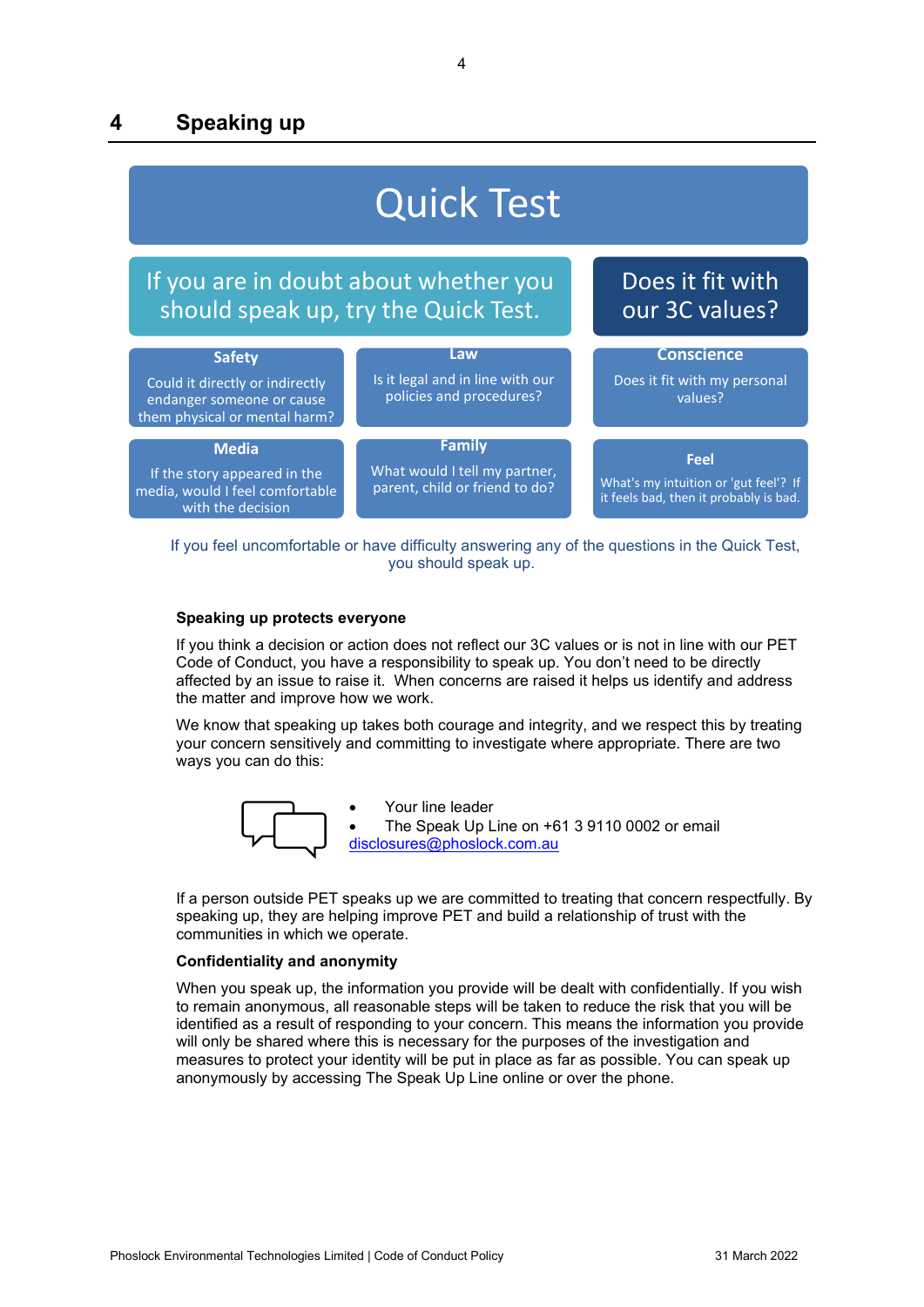#### **What happens when you speak up?**



#### **Outcome**

Where an investigation is performed you will be notified of outcomes when the investigation is complete (unless reporting anonymously)

#### **Zero tolerance for retaliation**

It is important to us that you feel empowered and protected to seek assistance or speak up. We don't allow any form of punishment, discipline or retaliatory action to be taken against anyone for speaking up, or cooperating with an investigation. Retaliation can take many different forms, including threats, intimidation, harassment, exclusion or humiliation. It can also include subtle behaviours, such as withholding information or not providing meaningful work. We consider all forms of retaliation to be a breach of our Code of Conduct. If you feel that you have been retaliated against for speaking up you should report it immediately to your line leader or Matthew Parker Company Secretary.

*Nothing in our PET Code of Conduct, or any other document or procedure at PET prevents you from, or requires approval for, reporting what you reasonably believe is a breach of the law to an appropriate government authority or from seeking legal advice in relation to your rights about disclosing information.*

### <span id="page-4-0"></span>**5 Your responsibilities**

#### **Application of this Code**

We all have a responsibility to work in accordance with our 3C values, as well as within the law. It is critical you understand our Code of Conduct and how it applies to you.

When we refer to 'you' this includes employees, directors and Board members. We also expect contractors, consultants and others who may be temporarily assigned to perform work or services for PET to follow our Code of Conduct in connection with their work for us. See references in blue at the end of each ethical standard.

We encourage our suppliers, business partners and industry associations to maintain similar standards of conduct. If you are working with our third parties we expect you to hold them accountable.

#### **Your responsibilities**

PET expects that you:

- will be quided in your decisions and actions by our 3C values;
- will act according to our Code of Conduct at all times;
- understand policies, requirements, local standards and procedures that apply to how we work; and
- know how, and when, to speak up.

#### **Your responsibility as a leader**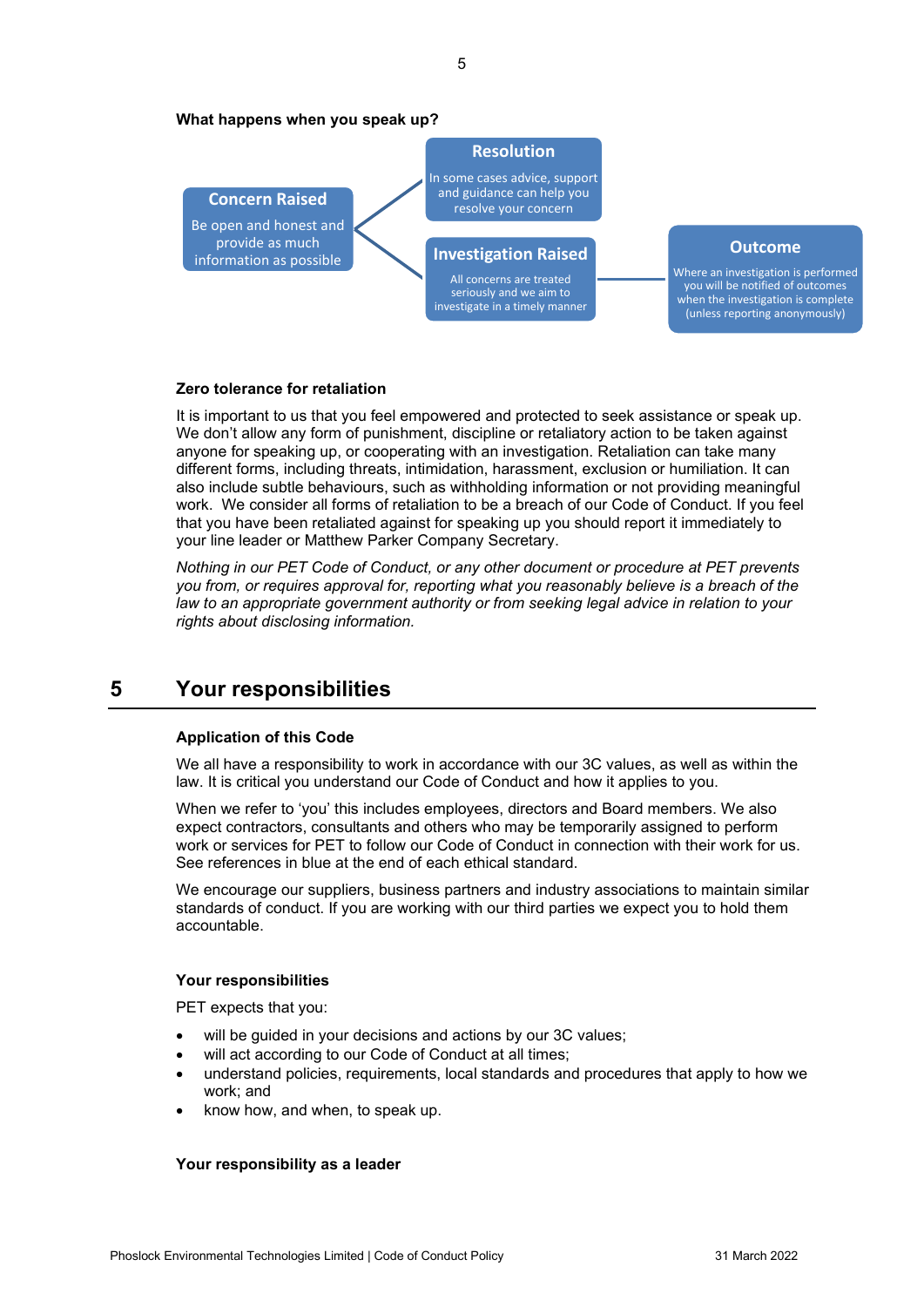We know the standard we walk by is the standard we accept. That's why if you are responsible for leading people at PET, it's important you role model our 3C values by:

- demonstrating the positive behaviours described in our PET Code of Conduct;
- providing regular coaching and feedback that is respectful and constructive including recognising employees for demonstrating our 3C values;
- helping all members of the team understand the expectations and practical application of PET Code of Conduct, standards and procedures;
- informing new team members of the expectations in our PET Code of Conduct;
- holding everyone to account for breaching our PET Code of Conduct;
- embedding our Code of Conduct into day-to-day activities and existing processes;
- making decisions that are in the best interests of PET;
- fostering an inclusive culture where everyone feels comfortable to speak up or ask questions without fear of retaliation;
- knowing how to appropriately respond to concerns (including getting help where needed); and
- having zero tolerance for any form of retaliation.

### <span id="page-5-0"></span>**6 Our ethical standards**

#### <span id="page-5-1"></span>**6.1 Health and safety**

Health and safety is everyone's responsibility, and we all need to look out for one another's physical and mental wellbeing.

As part of our commitment to health and safety, all workplaces should be free from the use of alcohol and illegal drugs, and the misuse of other substances. Alcohol must not be offered or consumed at any PET workplace without prior approval from the CEO or Regional General Manager.

The use of cigarettes, including e-cigarettes, must be confined to designated areas.

Health and safety practices are governed by our policies and standards as well as local standards and procedures. To ensure a safe workplace you must adhere to all relevant requirements. If you are working on, or visiting, a customer site you should familiarise yourself with the standards and procedures that apply and ensure that you adhere to them.

Our leaders are accountable for implementing these requirements and ensuring that supporting systems are in place. Our leaders must provide an environment where everyone feels safe to report any threats to their own safety, or the safety of others.

It is everyone's responsibility to prevent and report workplace-related injuries and illnesses.

You are required to observe all smoking restrictions.

Anyone who visits a PET site must comply with all relevant health and safety procedures. It is important they familiarise themselves with these procedures before they arrive on site.

| <b>Always</b>                                                                                                                                                                                                                                                                                                                                                                                                                                                                                                       | X Never                                                                                                                                                                                                                                                                                                                                                                                                                                                                                                                                                              |
|---------------------------------------------------------------------------------------------------------------------------------------------------------------------------------------------------------------------------------------------------------------------------------------------------------------------------------------------------------------------------------------------------------------------------------------------------------------------------------------------------------------------|----------------------------------------------------------------------------------------------------------------------------------------------------------------------------------------------------------------------------------------------------------------------------------------------------------------------------------------------------------------------------------------------------------------------------------------------------------------------------------------------------------------------------------------------------------------------|
| Comply with relevant health and safety<br>requirements and use all personal<br>protective equipment, and help others who<br>work with us to do the same.<br>Identify, assess and take steps to control<br>health and safety hazards.<br>Immediately stop any work that appears<br>unsafe or if the required personal protective<br>equipment is not used.<br>Speak to your line leader if you have any<br>concerns about your or a colleague's fitness<br>for work or ability to carry out assigned work<br>safely. | Undertake work unless you are trained,<br>competent, medically fit and sufficiently<br>rested and alert to do so.<br>Attend the workplace if you have consumed<br>any alcohol.<br>Undertake work or attend a work function if<br>you are under the influence of drugs (legal,<br>prescribed or illegal).<br>Take prescribed or non-prescribed drugs<br>without understanding and declaring the<br>impact on your ability to safely do your job.<br>Consume alcohol on PET sites, unless an<br>event has been pre-approved by the CEO<br>or Regional General Manager. |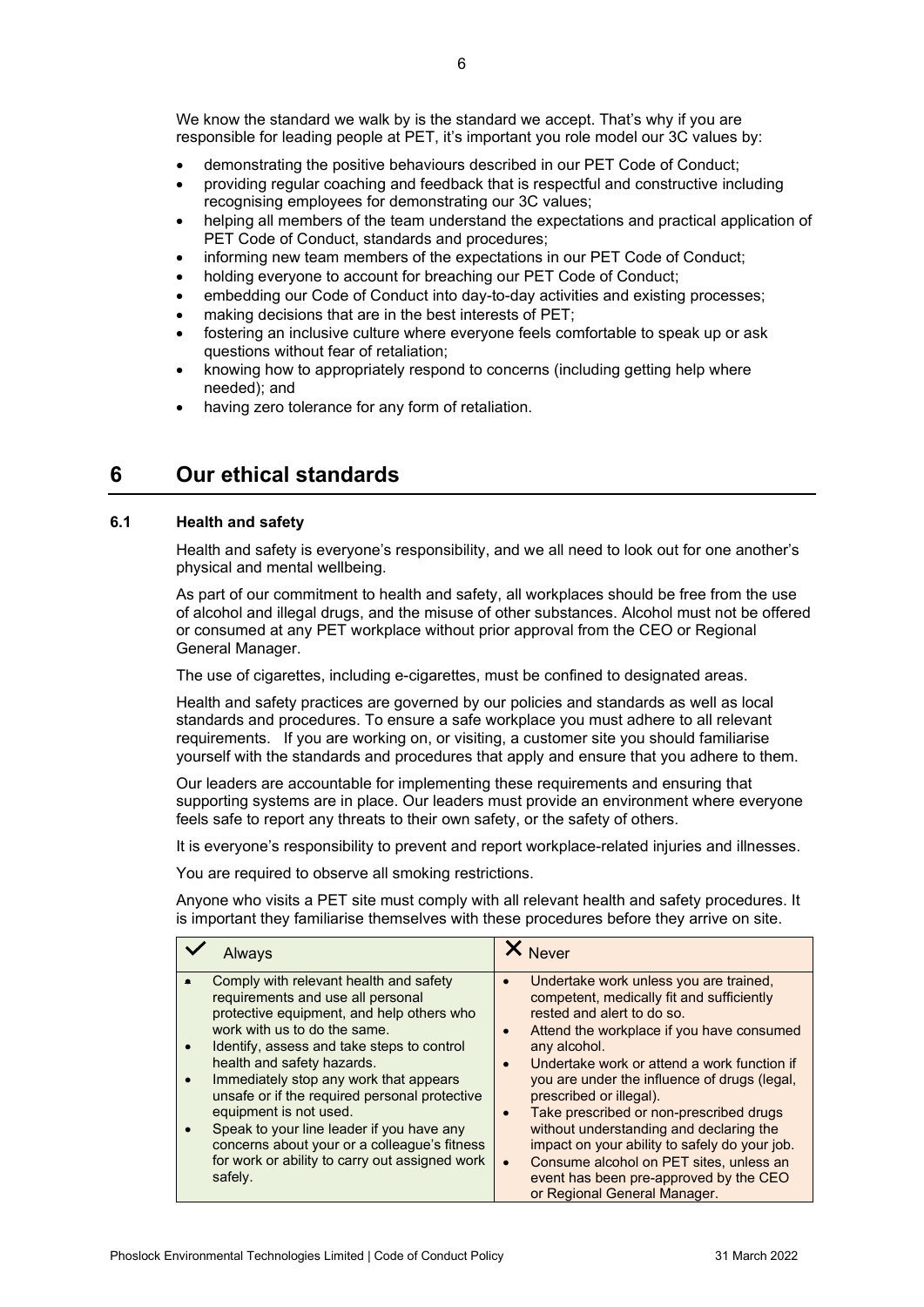• Handle and dispose of all materials properly, safely and lawfully. Be prepared for emergencies by making sure you, and any of your visitors, are familiar with emergency procedures. • Report any accidents, injuries, illnesses, unsafe or unhealthy conditions, incidents, spills or release of materials to the environment to your line leader. Seek help if you or a colleague may have a drug or alcohol dependency. Act on all complaints or warnings raised with you. • Smoke in undesignated areas on site. • Have illegal drugs on PET sites or property in your possession. • Bring firearms onto PET premises. • Assume that someone else will report a safety risk or speak-up. • Forget our commitment to health and safety when consuming alcohol at a Company function where alcohol has been approved.

#### <span id="page-6-0"></span>**6.2 Workplace equality and inclusion**

We will always employ, develop and promote based on merit and we do not tolerate any form of unlawful discrimination. Unlawful discrimination against a person based on personal attributes unrelated to job performance, such as race, gender identity, sexual orientation, intersex status, physical or mental disability, relationship status, religion, political opinion, pregnancy, breastfeeding or family responsibilities is prohibited.

We strive to be a nimble, networked, global team. You should consider the impact your actions may have on others and treat everyone fairly and with respect. Always make yourself aware of relevant cultural considerations and demonstrate respect when working with colleagues from diverse cultural backgrounds or travelling to different locations. It's also important to support your colleagues to speak up if they believe they are experiencing sexual harassment, harassment or bullying. If you witness this behaviour, you have a responsibility to speak up.

#### *What is harassment, sexual harassment and bullying?*

*Harassment is an action or behaviour that would be reasonably viewed as humiliating, intimidating or offensive.*

*Sexual harassment is an unwelcome sexual advance, unwelcome request for sexual favours or other unwelcome conduct of a sexual nature, which may make a person feel offended, humiliated and/or intimidated. It may include unwelcome touching, suggestive comments or jokes, insults of a sexual nature, non-consensual acts of a sexual nature, or sending sexually explicit emails or messages. The impact of the action or behaviour on the recipient, not just the intent, is considered when determining whether the action or behaviour is harassment.*

*Sexual harassment is not always obvious, repeated or continuous. Whilst bullying is characterised by repeated behaviour, sexual harassment can be a one-off incident.*

*Bullying is repeated unreasonable behaviour directed towards a worker (or group of workers) that creates a risk to health and safety. Unreasonable behaviour is behaviour that a reasonable person, having considered the circumstances, would see as unreasonable, including behaviour that is victimising, humiliating, intimidating, offensive or threatening.*

*Where local laws conflict with our standards, leaders need to provide clear instructions regarding acceptable behaviours and the application of laws. In some cases, laws may take precedence over our standards.*

*When working with PET, all parties must respect that PET values a diverse and inclusive workplace. We expect that everyone who works at PET will be treated with respect.*

|                                            | <b>Never</b>                                   |
|--------------------------------------------|------------------------------------------------|
| Demonstrate fairness, trust and respect in | Behave in a way that would be reasonably       |
| all your working relationships.            | viewed as offensive, insulting, intimidating,  |
| Be open to flexible work arrangements,     | malicious or humiliating.                      |
| balancing business, team and personal      | Make jokes or comments about an                |
| needs.                                     | individual's characteristics - including their |
| Challenge inappropriate, exclusionary or   | race, gender, ethnicity, religion, sexual      |
| discriminatory behaviour, whether it is    | orientation, age, physical appearance,         |
| intentional or not.                        | disability or other personal attribute.        |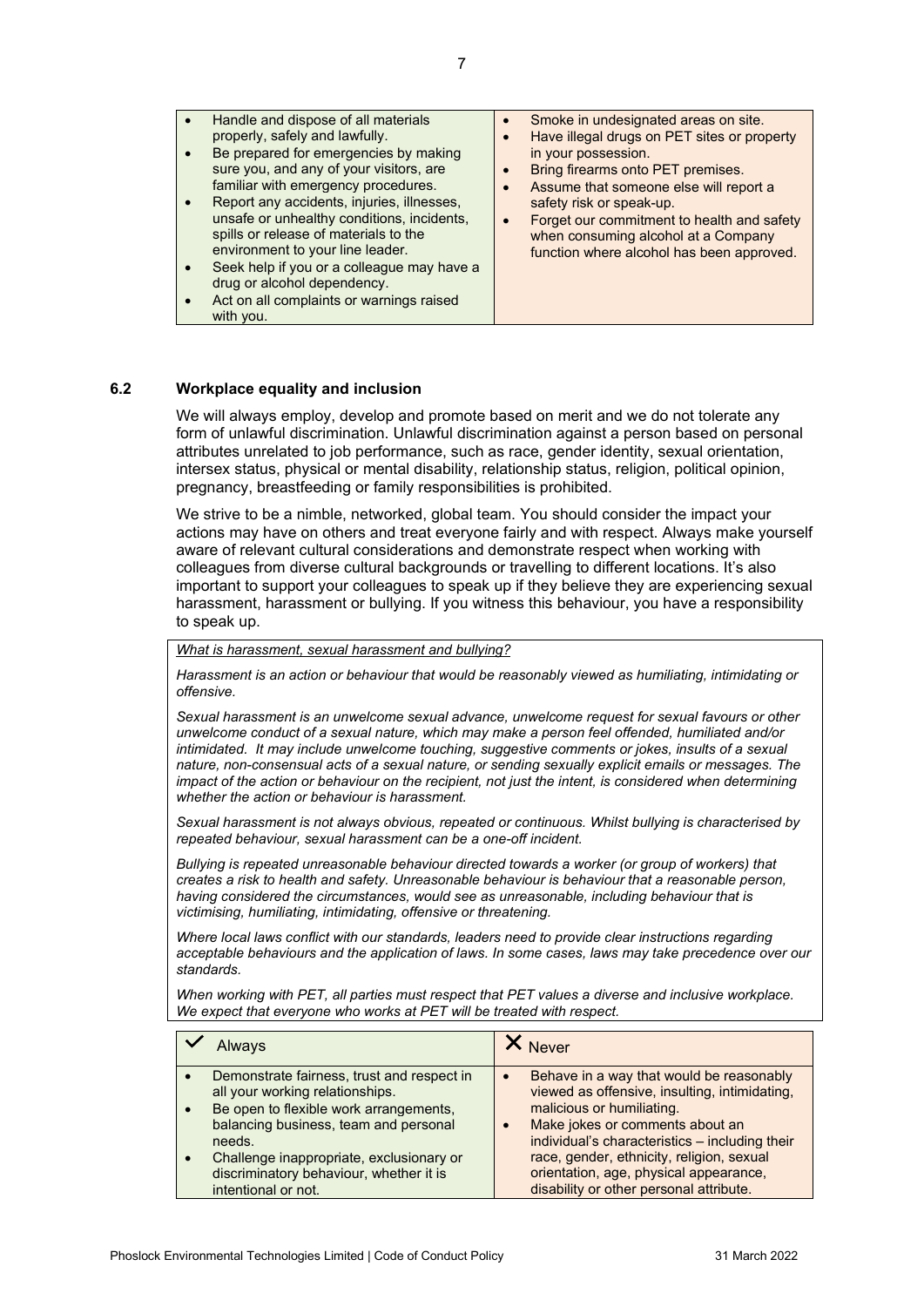| Make employment related decisions,<br>including recruitment, promotion, training,<br>development, and remuneration free from<br>bias.<br>Respect the human rights of our workforce<br>and those we work with including suppliers.<br>Treat everyone equally regardless of their<br>industrial association or participation, or<br>non-participation in industrial activities.<br>Conduct yourself in a way that upholds and<br>promotes PET's Diversity and Inclusion<br>Commitment and our value of Collaboration. | Distribute or display any offensive material<br>including inappropriate photos or cartoons.<br>Partake, or facilitate, hospitality or<br>$\bullet$<br>entertainment of an inappropriate nature (for<br>example sexually oriented) or at<br>inappropriate venues. This includes<br>accepting or facilitating gifts of an<br>inappropriate nature.<br>Engage in physically or socially intimidating<br>behaviours.<br>Unlawfully discriminate in favour of, or<br>against, someone based on personal<br>attributes unrelated to job capabilities or<br>performance. |
|---------------------------------------------------------------------------------------------------------------------------------------------------------------------------------------------------------------------------------------------------------------------------------------------------------------------------------------------------------------------------------------------------------------------------------------------------------------------------------------------------------------------|-------------------------------------------------------------------------------------------------------------------------------------------------------------------------------------------------------------------------------------------------------------------------------------------------------------------------------------------------------------------------------------------------------------------------------------------------------------------------------------------------------------------------------------------------------------------|
|                                                                                                                                                                                                                                                                                                                                                                                                                                                                                                                     |                                                                                                                                                                                                                                                                                                                                                                                                                                                                                                                                                                   |

#### <span id="page-7-0"></span>**6.3 Business travel**

When travelling for business, or if your job involves business dealings with other countries, you should always respect the laws and customs of those countries. You must ensure that your behaviour always reflects positively on your own reputation and the reputation of PET.

Before you travel, you should understand the associated safety, security and health risks and follow local pre-approval requirements. Make sure you follow any vaccination or other travel medicine recommendations, and keep up to date with the security risk rating of your planned destinations, generally communicated by your government.

You must never accept offers of sponsored travel or accommodation. If there is a valid business purpose for attending an event, PET will pay any travel and accommodation costs.

| <b>Always</b>                                                                                                                                                                                                                                                                                                                                                                                                                                                                                                                                                                                                                                                         | <b>Never</b>                                                                                                                                                                                                                                                                                                                                                                                                                                                                                                                                                                                                                                                                                                                                                                                                                                                                                                                  |
|-----------------------------------------------------------------------------------------------------------------------------------------------------------------------------------------------------------------------------------------------------------------------------------------------------------------------------------------------------------------------------------------------------------------------------------------------------------------------------------------------------------------------------------------------------------------------------------------------------------------------------------------------------------------------|-------------------------------------------------------------------------------------------------------------------------------------------------------------------------------------------------------------------------------------------------------------------------------------------------------------------------------------------------------------------------------------------------------------------------------------------------------------------------------------------------------------------------------------------------------------------------------------------------------------------------------------------------------------------------------------------------------------------------------------------------------------------------------------------------------------------------------------------------------------------------------------------------------------------------------|
| Have your travel approved before you<br>leave.<br>Prepare for international travel by seeking<br>destination-specific health and safety<br>advice.<br>Claim only legitimate business expenses<br>that are supported by receipts or tax<br>invoices.<br>Comply with global immigration rules when<br>travelling internationally, and ensure that<br>employees who report to you also comply.<br>Familiarise yourself with local behaviours,<br>practices and customs, and be sensitive to<br>actions or behaviours that may be<br>acceptable in one culture but not in another.<br>Check to see that ride sharing services<br>available in your destination are legal. | Volunteer or accept financial compensation<br>from an airline for flight changes or<br>downgrades. However, with an overnight<br>delay due to issues with an airline, it is<br>reasonable to accept offers of<br>accommodation and transfers from the<br>airline to compensate for the need to stay<br>overnight to catch the next available flight.<br>Travel if you have a medical condition<br>prohibiting travel, including pregnancy,<br>unless you have first obtained written<br>approval from your own doctor.<br>Submit or approve an employee expense<br>report without a receipt for each item.<br>Authorise your own expenses or the<br>$\bullet$<br>expenses of an employee more senior than<br>you, unless you are given a specific<br>delegation of financial authority.<br>Pay for the expenses of an employee more<br>senior than you, unless you are given a<br>specific delegation of financial authority. |

#### <span id="page-7-1"></span>**6.4 Environment**

We are committed to operating in an environmentally responsible manner when it comes to all aspects of our business including manufacturing, application and testing.

Consistent with PET's purpose, you must understand the potential environmental impacts of the tasks you perform and look at ways you can avoid negative impacts to air, water, land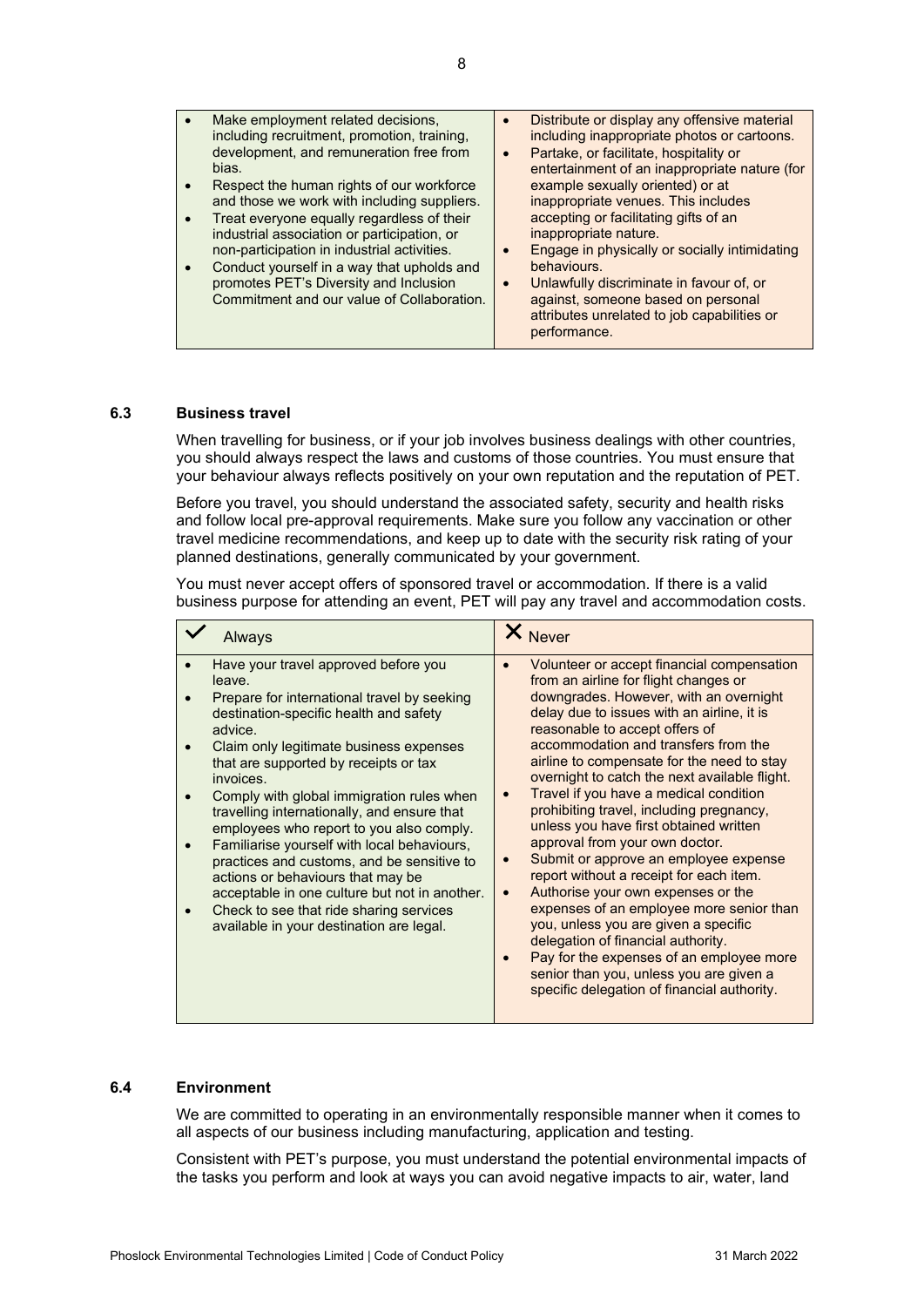and biodiversity. Where actual or potential environmental incidents or spills occur you must report these, regardless of severity.

Those who work with us must comply with our environmental requirements.

| Always                                                                                                                                                                                                                                                                                                                                                                                                                                                                                                                                                                                                                                                                                                                                                                                                                                                                                                         | X Never                                                                                                                                                                                                                                                                                                                                                                                                                                                                                                                                |
|----------------------------------------------------------------------------------------------------------------------------------------------------------------------------------------------------------------------------------------------------------------------------------------------------------------------------------------------------------------------------------------------------------------------------------------------------------------------------------------------------------------------------------------------------------------------------------------------------------------------------------------------------------------------------------------------------------------------------------------------------------------------------------------------------------------------------------------------------------------------------------------------------------------|----------------------------------------------------------------------------------------------------------------------------------------------------------------------------------------------------------------------------------------------------------------------------------------------------------------------------------------------------------------------------------------------------------------------------------------------------------------------------------------------------------------------------------------|
| Identify, assess and take steps to avoid and<br>minimise environmental impacts associated<br>with your work.<br>Ensure contractors, suppliers and partners<br>$\bullet$<br>are selected using PET processes and that<br>they are appropriately trained.<br>Identify and report opportunities to reduce<br>greenhouse gas emissions, including<br>improving energy efficiency.<br>Identify and report opportunities to improve<br>water management, including water<br>efficiency and avoiding pollution.<br>Immediately stop any work that may<br>contribute to a significant environmental or<br>community incident.<br>Report to your line leader any actual or<br>potential impact to the environment or<br>communities from an accident, incident, spill<br>or release of material.<br>Encourage our suppliers, partners,<br>customers and other third parties to<br>minimise their environmental impacts. | Ignore a potential or actual environmental<br>$\bullet$<br>incident, or assume that someone else will<br>report it.<br>Undertake work that has the potential to<br>$\bullet$<br>impact on the environment unless you are<br>trained and competent to do so and controls<br>are in place to minimise environmental<br>impacts.<br>Engage contractors, suppliers, customers or<br>$\bullet$<br>partners without an assessment that takes<br>into account their environment and<br>community impacts, risks, controls and<br>performance. |

#### <span id="page-8-0"></span>**6.5 Working with governments**

Governments and municipalities are often PET customers. Government policies and stance on environmental issues influence community attitudes and the context in which decisionmakers choose environmental solutions. Our business is directly affected by government decision making, so it's important we have open and constructive relationships with them.

We regularly share information and opinions with governments on issues that affect our operations, our industry and environmental stewardship more generally. This exchange of information and opinions enables informed decision making by both governments and our Company and advances understanding of environmental impacts and considerations.

You need to maintain honest relationships with governments and their agencies, officials and personnel.

You must speak with the CEO before proceeding and obtain the CEO's approval for any submissions to government on behalf of PET. This includes responses to government inquiries and submissions or papers on proposed legislative reforms.

The CFO and Company Secretary's approval must also be obtained before submitting an official response on behalf of PET to an anti-corruption, competition, sanctions, state secrets or financial markets enforcement agency.

All information provided to governments and third parties on behalf of PET must be accurate and appropriate for the purpose.

#### Government events and political activities

You may be able to participate in events or activities organised by a political party, politician, elected official or candidate for public office if your involvement is for business, related to policy briefing, and the activity is supported by your line leader. Events or activities cannot be related to political fundraising. As per PET's Antibribery and Corruption Policy, you must not make political donations on behalf of PET.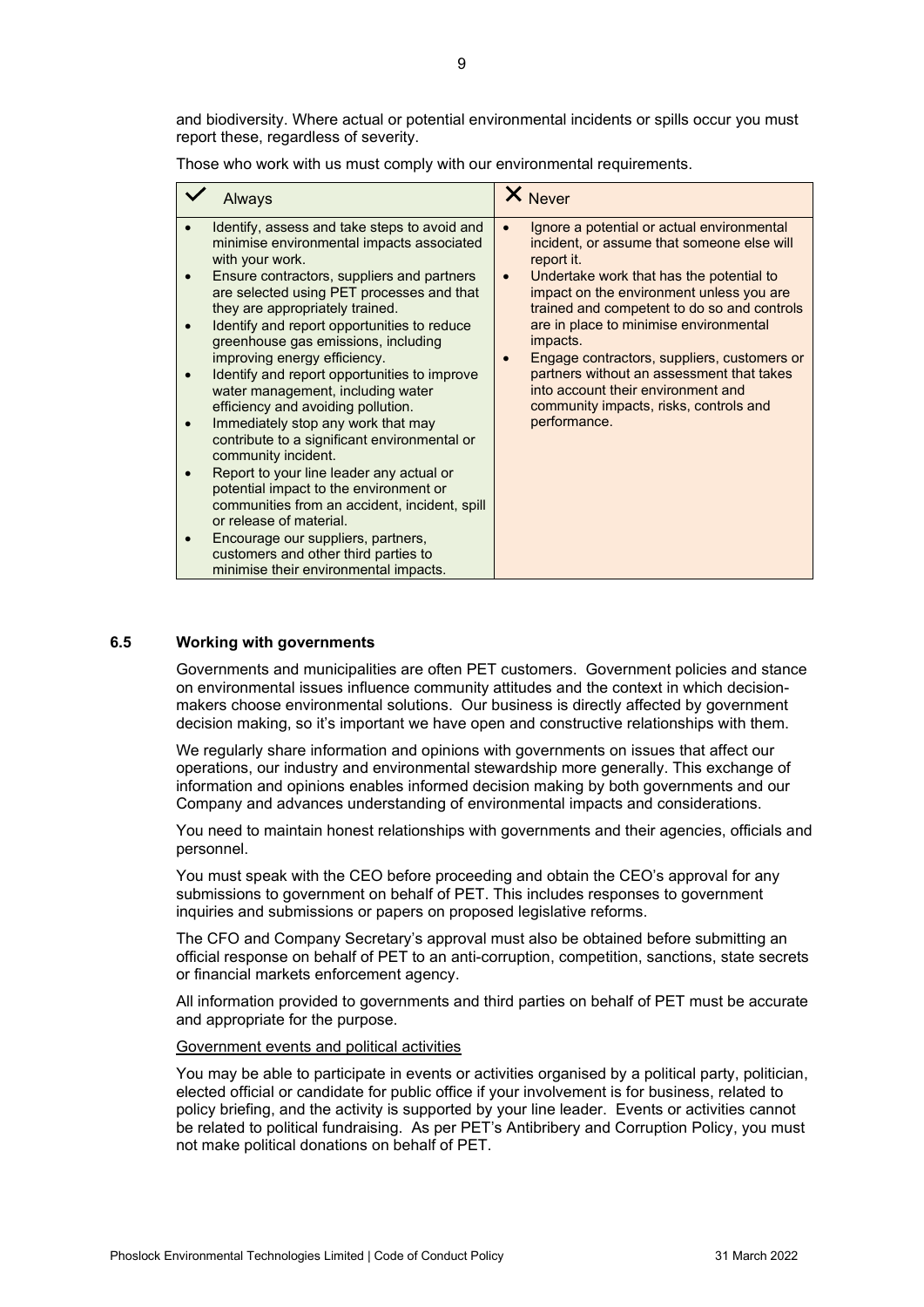Activities that require registration and approval in advance include:

- payment for tables at functions or events with a clear business purpose which are sponsored by, or associated with, any political party, politician or political candidate; sponsoring research by 'think tanks' affiliated or linked to political parties;
- involvement with any event organised by, or on behalf, of a political party for which a fee is paid and is not related to, or perceived as, political fundraising.

We recognise employees' rights and respect their choices to participate as individuals in the political process provided you make it clear that you are not representing PET.

|           | <b>Always</b>                                                                                                                                                                                                                                                                                                                                                                                                                                                                                                                                                                                                                                                                                                             | X Never                                                                                                                                                                                                                                                                                                                                                                                                                                                                                                                                                                                                                                                                                                                                                                                                                                                                                                                                                                                                                                                                                                                                                                                                                                                                                                                                                                                 |
|-----------|---------------------------------------------------------------------------------------------------------------------------------------------------------------------------------------------------------------------------------------------------------------------------------------------------------------------------------------------------------------------------------------------------------------------------------------------------------------------------------------------------------------------------------------------------------------------------------------------------------------------------------------------------------------------------------------------------------------------------|-----------------------------------------------------------------------------------------------------------------------------------------------------------------------------------------------------------------------------------------------------------------------------------------------------------------------------------------------------------------------------------------------------------------------------------------------------------------------------------------------------------------------------------------------------------------------------------------------------------------------------------------------------------------------------------------------------------------------------------------------------------------------------------------------------------------------------------------------------------------------------------------------------------------------------------------------------------------------------------------------------------------------------------------------------------------------------------------------------------------------------------------------------------------------------------------------------------------------------------------------------------------------------------------------------------------------------------------------------------------------------------------|
| $\bullet$ | Talk to the CEO before you engage with<br>government officials on public policy or<br>issues that could impact PET's reputation or<br>licence to operate.<br>Be truthful, accurate and cooperative when<br>dealing with government officials.<br>Comply with all applicable laws and<br>regulations.<br>Consider potential corruption risks when<br>dealing with government officials.<br>Seek approval for involvement in any<br>business-related event or activity organised<br>by, or on behalf of, a political party or<br>candidate and be transparent when<br>undertaking such activities.<br>Exercise particular care when PET is<br>starting new business ventures or investing<br>in new companies or countries. | Authorise, offer, give or promise anything of<br>value directly or indirectly to a government<br>official to influence official action. This<br>includes engaging in bribery, facilitation<br>payments or secret commissions as defined<br>under PET's Antibribery and Corruption<br>policy, as well as offering, providing or<br>accepting gifts, hospitality or travel in a<br>manner contrary to that policy.<br>Encourage or put pressure on anyone else<br>to do any of the above.<br>Make a political donation on behalf of PET.<br>$\bullet$<br>Attend an event or activity during work<br>$\bullet$<br>hours or on behalf of PET which is intended<br>for political fundraising.<br>Attempt to obstruct the lawful collection of<br>information, data, testimony or records by<br>appropriately authorised government or<br>regulatory officials or hinder the lawful and<br>proper provision of such information by<br>another employee.<br>Take retaliatory action against anyone who<br>lawfully and properly cooperates with<br>government agencies.<br>Accept information about a government's<br>competitive selection of a supplier or<br>competitor's bid or proposal (unless the<br>government has specifically and lawfully<br>authorised the release of the information).<br>Engage or pay a business partner knowing<br>or suspecting they may do any of the above. |

#### Our expectations of others who work with us

When you work with PET please make sure you are familiar with our requirements for engaging with governments. If you are conducting business on behalf of PET you must not jeopardise any of our government relationships. Ask your primary contact for more information about how we work with governments.

#### <span id="page-9-0"></span>**6.6 Anti-corruption**

Our commitment to operating with integrity is part of who we are and what we do every day. We prohibit bribery and corruption in all our business.

Corruption misallocates resources, reinforces poverty, undermines the integrity of government and community decision making, and results in waste of the opportunities that arise from resource development. Compliance with anti-corruption laws is essential to protect PET's reputation and to preserve our licence to operate. All our employees, contractors, directors (executive and non-executive) of our Boards, and third parties we deal with, including our suppliers, are required to comply with anti-corruption laws. No one has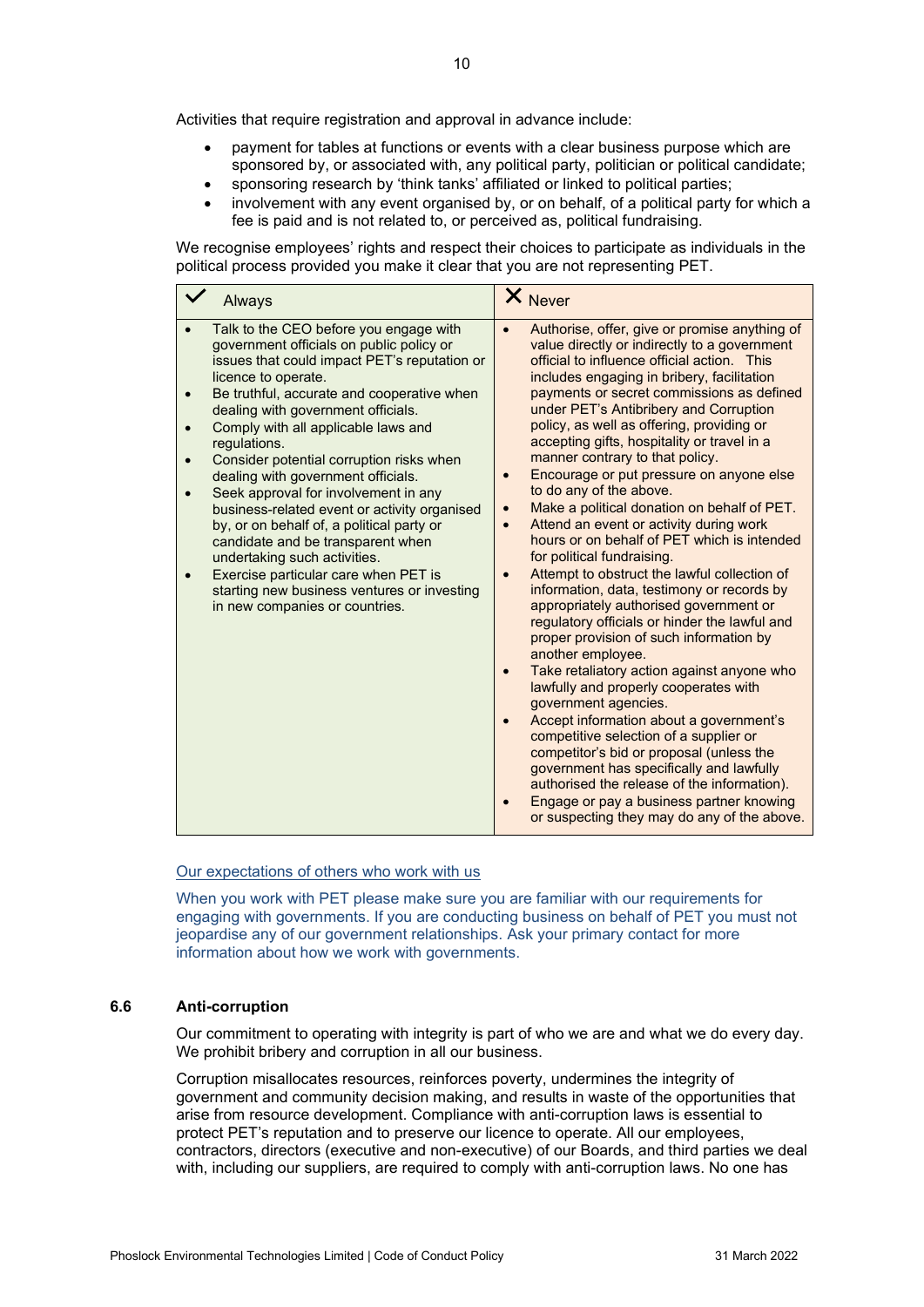the authority to waive this requirement. Criminal penalties could result where anti-corruption laws are not respected. Any concerns regarding corruption must be reported immediately.

You must not authorise, offer, give or promise anything of value, directly or indirectly (for example, through a third party), to anyone to influence them in their role, or to encourage them to perform their work disloyally or improperly. You should never make facilitation payments which are payments to government officials for routine services that are legally available. You must not engage in facilitation payment, bribes or secret commissions except to avoid an immediate threat to your own, or someone else's, safety.

You must not use PET or customer property, or information, your position or opportunities which arise from these to improperly gain benefit for yourself or for another party or to cause detriment to PET or its' customers.

You must get pre-approval before:

- offering anything of value to an external person;
- engaging a supplier who will interact with others on our behalf:
- offering to undertake a community donation or project;
- offering to sponsor an event.

#### *Gifts, hospitality, and travel – what is acceptable?*

*When you offer or receive anything of value from an external person (gifts, hospitality or travel), the item must:* 

- *only be offered or provided for a legitimate business purpose;*
- *not be offered or provided to improperly influence or reward action;*
- *not be cash, loans or cash equivalents;*
- *be legal under local laws;*
- *be of reasonable and modest value (when considered in isolation and in the context of other gifts, hospitality or travel);*
- *provided in an open and transparent manner;*
- *be permissible, and within the PET monetary limits and disclosure requirements; and*
- *not be capable of causing reputational damage to PET.*

*You should never ask for gifts, hospitality or entertainment of any kind from anyone we conduct business with, including suppliers, customers, community partners or governments.*

*Generally speaking, you should reject offers of travel and accommodation from external parties. If there is a valid business purpose to attend an event or function, PET will pay for travel and/or accommodation costs.*

*See PET's Antibribery and Corruption Policy for more detail on what is acceptable and not acceptable in terms of gifts, hospitality, and travel.*

| <b>Always</b>                                                                                                                                                                                                                                                                                                                                                                                                                                                                                                                                                                                                                       | X Never                                                                                                                                                                                                                                                                                                                                                                                                                                                                                                                                                                                                                                                                                                                                                                                             |
|-------------------------------------------------------------------------------------------------------------------------------------------------------------------------------------------------------------------------------------------------------------------------------------------------------------------------------------------------------------------------------------------------------------------------------------------------------------------------------------------------------------------------------------------------------------------------------------------------------------------------------------|-----------------------------------------------------------------------------------------------------------------------------------------------------------------------------------------------------------------------------------------------------------------------------------------------------------------------------------------------------------------------------------------------------------------------------------------------------------------------------------------------------------------------------------------------------------------------------------------------------------------------------------------------------------------------------------------------------------------------------------------------------------------------------------------------------|
| Record all transactions accurately and in<br>reasonable detail to reflect their true nature.<br>Understand the role and interests of the<br>person who you are dealing with.<br>Provide accurate and complete information<br>when seeking pre-approval.<br>Get pre-approval before offering or giving<br>anything of value, a commercial<br>sponsorship or a community donation or<br>project.<br>Act in the best interests of your health and<br>safety.<br>Immediately report any corruption concerns.<br>Familiarise yourself and adhere to the<br>standards set out in this code and PET's<br>Antibribery and Corruption Policy | Offer, promise, give or approve anything of<br>value (including a daily allowance or per<br>diem, cash or cash equivalent) of any kind<br>to a government official to influence official<br>action, including facilitation payments<br>without prior authorisation from the CFO<br>and Company Secretary. This also applies<br>to a political party, elected official or<br>candidate for public office.<br>Offer, promise, give or approve schemes<br>which give an improper benefit to anyone.<br>Establish a hidden or incorrectly recorded<br>fund for prohibited payments.<br>Use personal funds, divide payments, or<br>hide activity which would otherwise need<br>pre-approval.<br>Use a supplier if you are concerned they will<br>engage in corrupt or improper conduct on<br>our behalf. |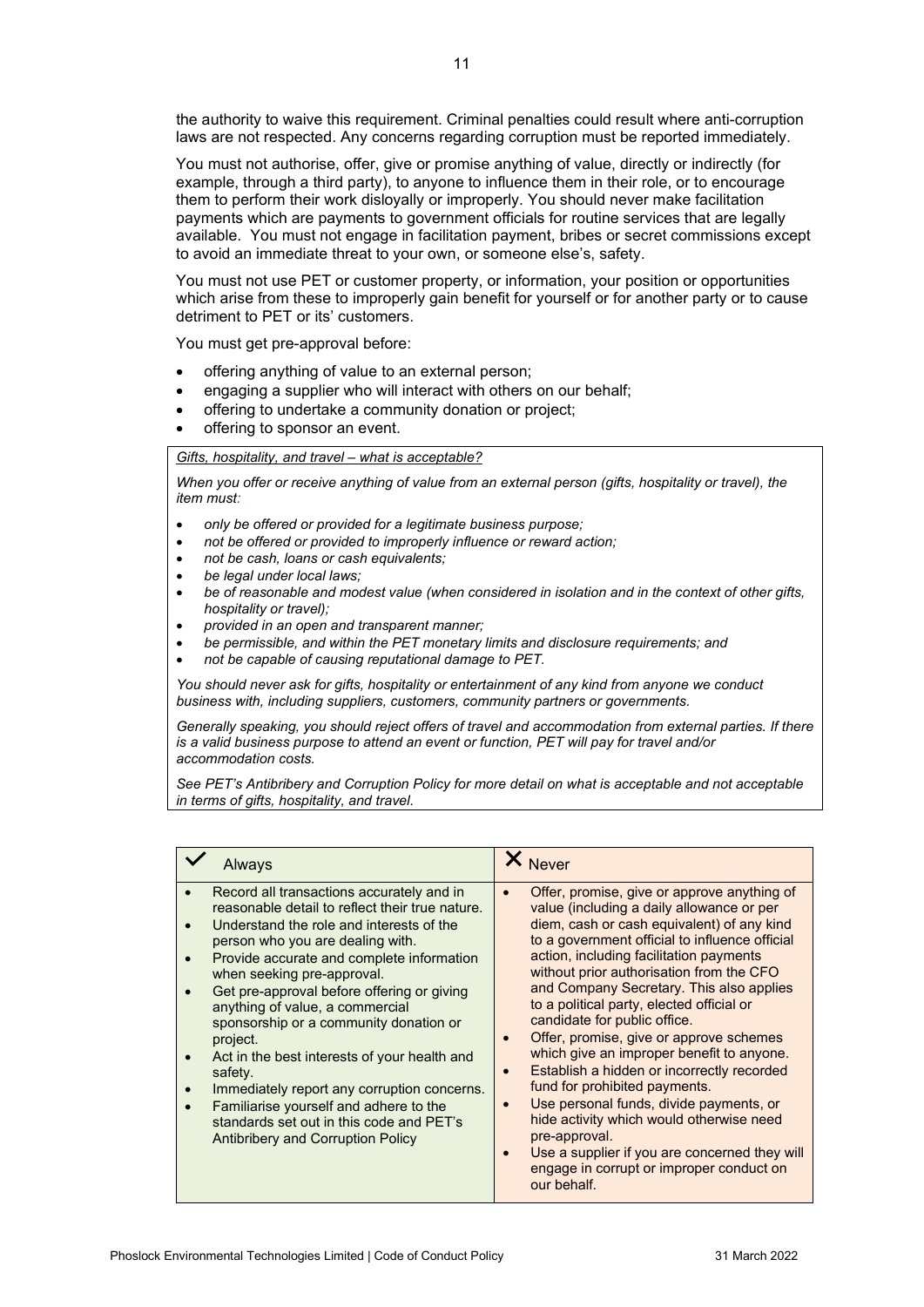#### Our expectations of others who work with us:

We expect everyone who works with us to share our commitment to integrity in all business dealings and in providing services to us.

#### <span id="page-11-0"></span>**6.7 Supplier relationships**

Relationships with suppliers (including vendors, contractors and consultants) make a significant contribution to the success of our Company, and we want to make sure our suppliers have strong values and standards of behaviour. Suppliers who act illegally or unethically can affect our financial performance and profitability, significantly impact our reputation and potentially expose our Company and our employees to criminal or civil penalties. To avoid this, we seek to work with suppliers who are willing to adhere to similar values as our own.

You should always be careful when choosing a supplier and encourage them to uphold our standards and contribute positively to our reputation. Only seek suppliers who share our commitment to:

- lawful business practices:
- high standards of business conduct;
- management practices that respect the rights of all employees and local communities;
- minimising impacts on the environment; and
- providing a safe and healthy workplace.

If there is any doubt about the supplier, or potential supplier's, integrity or ability to perform the contract, you should address these issues immediately.

All procurement decisions should be based on the best value received, taking into account factors such as safety, price, quality, performance, history and suitability to meet PET standards. You should be satisfied that the supplier is reputable, competent and qualified to perform the work for which they are being hired, that they will operate safely and ethically, and that the compensation sought is reasonable.

| Always                                                                                                  | X Never                                                                                                                                                 |
|---------------------------------------------------------------------------------------------------------|---------------------------------------------------------------------------------------------------------------------------------------------------------|
| Seek to obtain competitive bids and                                                                     | Award or influence the award of business to                                                                                                             |
| question the appropriateness of a sole                                                                  | a supplier you have a direct or indirect                                                                                                                |
| source request.                                                                                         | financial interest in or is in anyway                                                                                                                   |
| Award business based on merit,                                                                          | associated with a close relative or personal                                                                                                            |
| qualifications and experience using                                                                     | relationship.                                                                                                                                           |
| objective selection and evaluation criteria                                                             | Appoint or influence the appointment of a                                                                                                               |
| Give consideration to the potential                                                                     | supplier who is a close relative or with                                                                                                                |
| supplier's health, safety, environment and                                                              | whom you have a personal relationship.                                                                                                                  |
| community performance, reputation,                                                                      | Suggest or directly request a personal gift,                                                                                                            |
| conduct, integrity, qualifications and                                                                  | hospitality or anything of value from a                                                                                                                 |
| experience, creditworthiness and ability to                                                             | supplier.                                                                                                                                               |
| meet PET standards.                                                                                     | Commit PET by signing a supplier's contract                                                                                                             |
| Make sure suppliers are competent and<br>qualified and that compensation sought is<br>reasonable.       | or any supplier documentation unless you<br>are authorised to do so.                                                                                    |
| Before entering into a contract or<br>commitment ensure you have all<br>appropriate internal approvals. | Use suppliers who supply unsafe or<br>environmentally irresponsible products or<br>services, breach laws or regulations, use<br>child or forced labour. |
| Help our suppliers (and their                                                                           | Give one supplier's confidential business                                                                                                               |
| subcontractors) understand and follow our                                                               | information (for example, proposed rates or                                                                                                             |
| Code of Conduct.                                                                                        | winning bid information) directly or indirectly                                                                                                         |
| Make sure that agreements clearly state the                                                             | to another supplier.                                                                                                                                    |
| services or products to be provided, the                                                                | Ignore warning signs that a supplier may be                                                                                                             |
| basis for earning payment/ the rate or fee.                                                             | engaging in inappropriate behaviour.                                                                                                                    |
| Conduct regular reviews of supplier                                                                     | Approve a purchase requisition that does                                                                                                                |
| relationships and performance.                                                                          | not meet PET requirements.                                                                                                                              |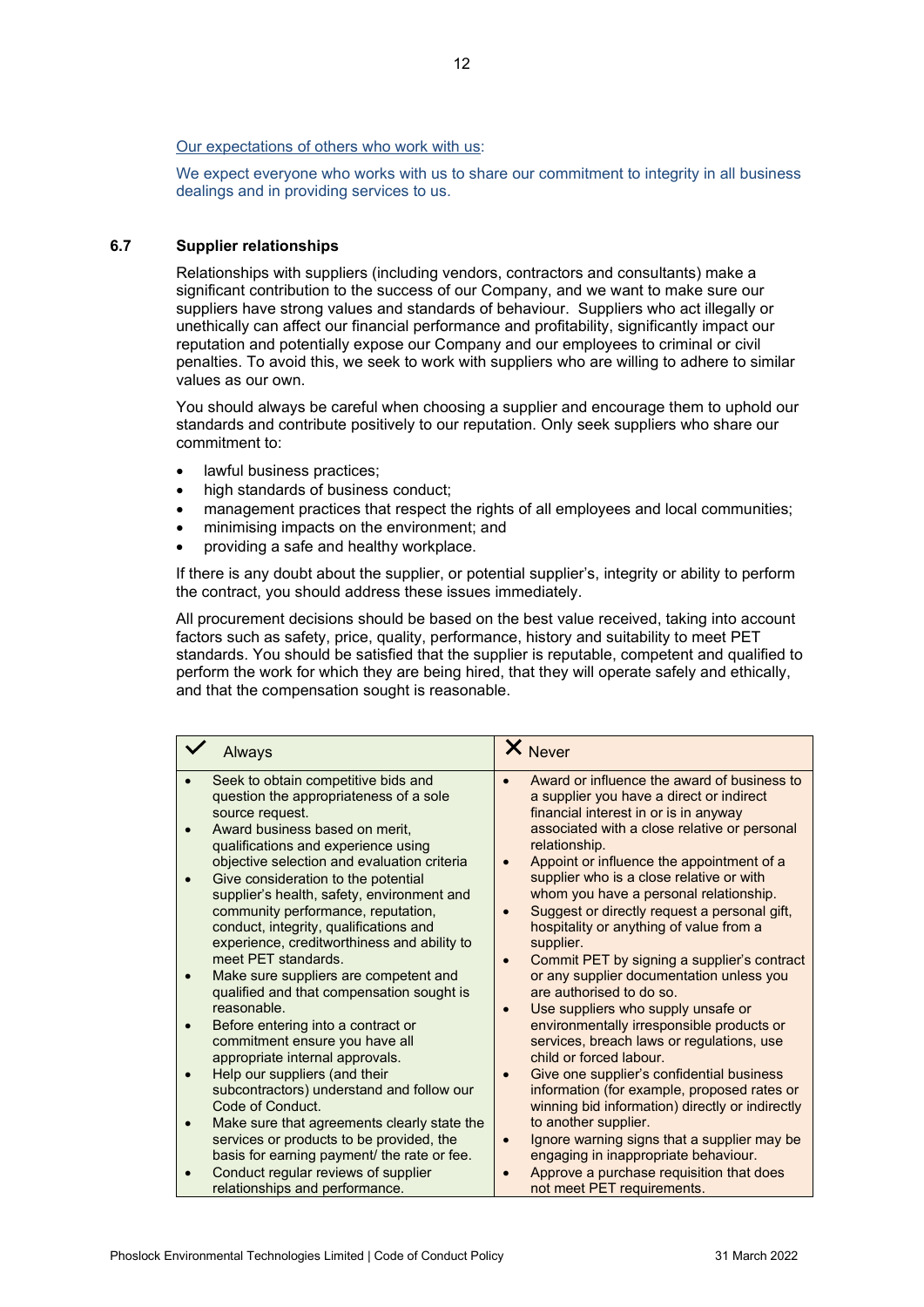|  | represent goods and services provided.<br>Raise queries about unclear or excessive<br>charges.<br>Make payments only to the person or<br>organisation that actually provides the<br>goods or services.<br>Speak up about any activity by a supplier<br>that is inconsistent with our Code of<br>Conduct | approve an invoice for that supplier.<br>Knowingly enter into any fraudulent or<br>otherwise illegal transactions or fail to report<br>them as soon as you suspect such<br>arrangements may exist. |
|--|---------------------------------------------------------------------------------------------------------------------------------------------------------------------------------------------------------------------------------------------------------------------------------------------------------|----------------------------------------------------------------------------------------------------------------------------------------------------------------------------------------------------|
|--|---------------------------------------------------------------------------------------------------------------------------------------------------------------------------------------------------------------------------------------------------------------------------------------------------------|----------------------------------------------------------------------------------------------------------------------------------------------------------------------------------------------------|

#### <span id="page-12-0"></span>**6.8 Conflicts of interest**

Operating with integrity is part of our 3Cs culture. It means that we must always be able to demonstrate that all decisions have been made in the best interests of PET and free from personal bias. This means that we need to manage any actual, perceived or potential conflicts of interest.

#### *What is a conflict of interest?*

*A conflict of interest exists where loyalties are divided, ie. when an employee's position within the Company and their financial, or other personal interests affect, or could affect, or have the appearance of affecting, their judgement, objectivity or independence. For example if you or your relatives or associates have a personal or commercial interest which may interfere, or be perceived to interfere, with the performance of your duties and responsibilities to the Company, making it difficult to perform your role objectively and effectively. It is imperative that you are able to manage a conflict of interest when it arises.* 

*Common examples of actual, perceived or potential conflicts of interest include:*

- *pursuing, awarding or maintaining PET business opportunities for personal gain or the benefit of close relatives or friends;*
- *holding outside jobs or affiliations, including directorships;*
- *holding investments directly or indirectly in businesses or assets that are contracted to do business for or on behalf of PET;*
- *receiving money, property, services or other forms of financial personal benefits from suppliers or other third parties doing, or proposing to do, business with PET;*
- *influencing the results of a bid or tender;*
- *offering jobs or affiliations to close relatives or friends;*
- *offering or accepting more than a modest amount of gifts, hospitality and entertainment;*
- *accepting sponsorships from providers or third parties who are involved at your site or in your area of business.*

You must act in the best interests of the PET. Nothing you do, professionally or privately, should conflict with your responsibilities to PET, compromise the quality of your work performance or jeopardise your ability to make impartial business decisions in PET's best interest.

To safeguard the confidence of the Company's key stakeholders in the Company's integrity, it is paramount that you do not allow personal interests or the interests of relatives or associates to conflict with the interests of the Company. You must avoid participating in decisions and activities which may conflict, or be perceived to conflict, with your duties and responsibilities to the Company. This means you excuse yourself from any decision making and ongoing oversight process where you have an interest that influences, or could be perceived to influence, your ability to make objective decisions for PET. This is important as an unmanaged conflict of interest could encourage unethical behaviour and lead to fraud.

You should avoid business dealings and personal relationships that could cause conflicts of interest. Remember, some relationships can create the appearance of a conflict, even if you don't think there is one. Conflicts may arise during the course of a normal business relationship due to a change in circumstances.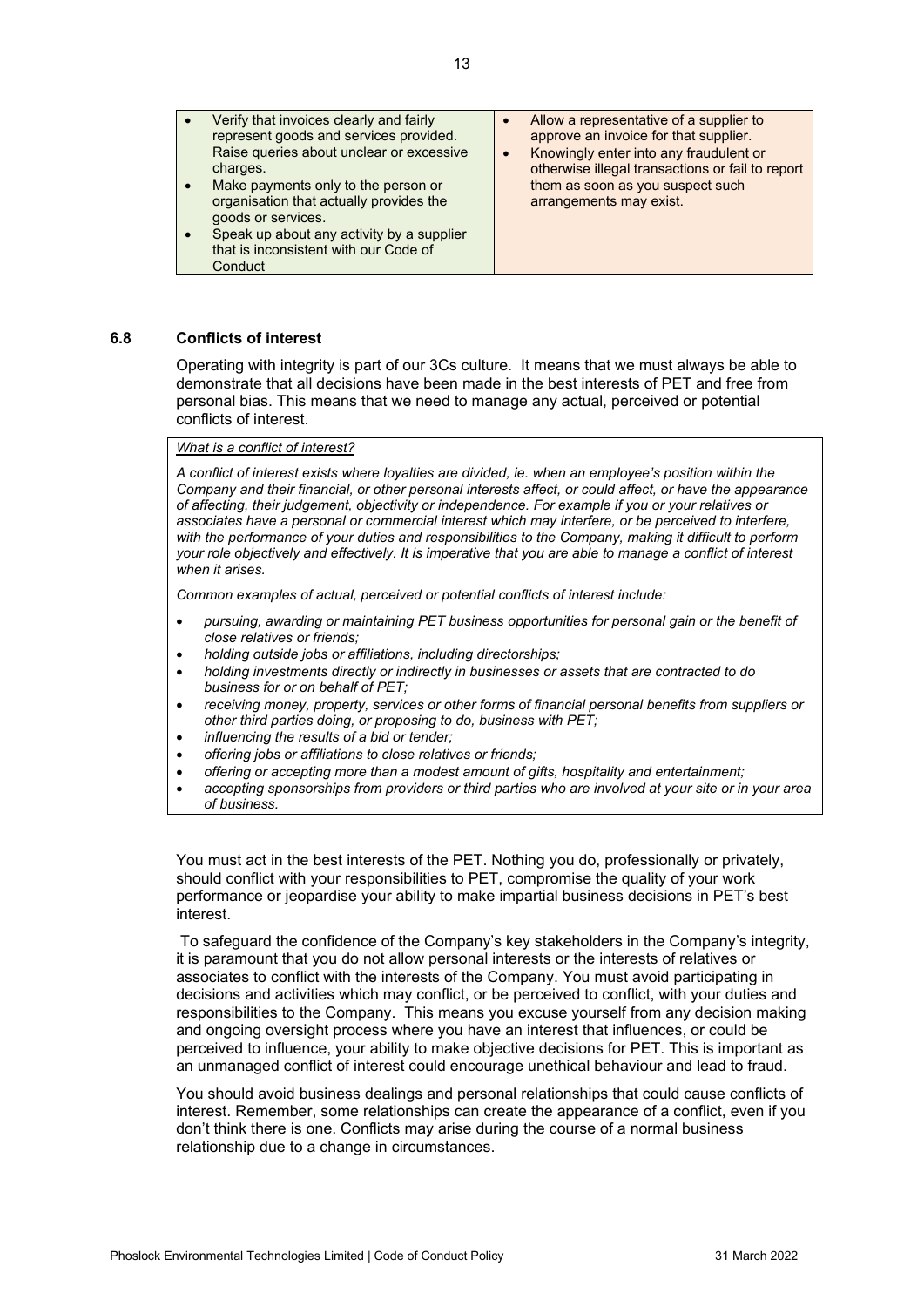#### Our expectations of others who work with us

When you work with PET, we expect you to respect our employee's obligations to operate free from bias. You should never put our employees in a position where they have, or could appear to have, a conflict of interest.

#### <span id="page-13-0"></span>**6.9 Truthful reporting**

We need to be truthful in all our reporting to make sure we maintain the trust of our stakeholders.

All data we create and maintain must accurately reflect the underlying transactions and events. There is never a justification for falsifying records, misrepresenting facts or engaging in any other fraudulent behaviour. All financial transactions must be evidenced by appropriate source documents, verified for their validity and accuracy, properly authorised and accurately and completely recorded in the relevant accounts, systems and records. This includes, but is not limited to, bid and tender evaluation records, purchase orders, maintenance reports, receiving documents, invoices, travel and expense records, journal entries, timesheets and tax filings.

If you are responsible for reporting information, whether financial or non-financial, you must make sure there are adequate internal controls to achieve truthful, accurate, complete, consistent, timely and understandable reports. You should only report accurate data and information regarding PET or its business activities. You need to understand and comply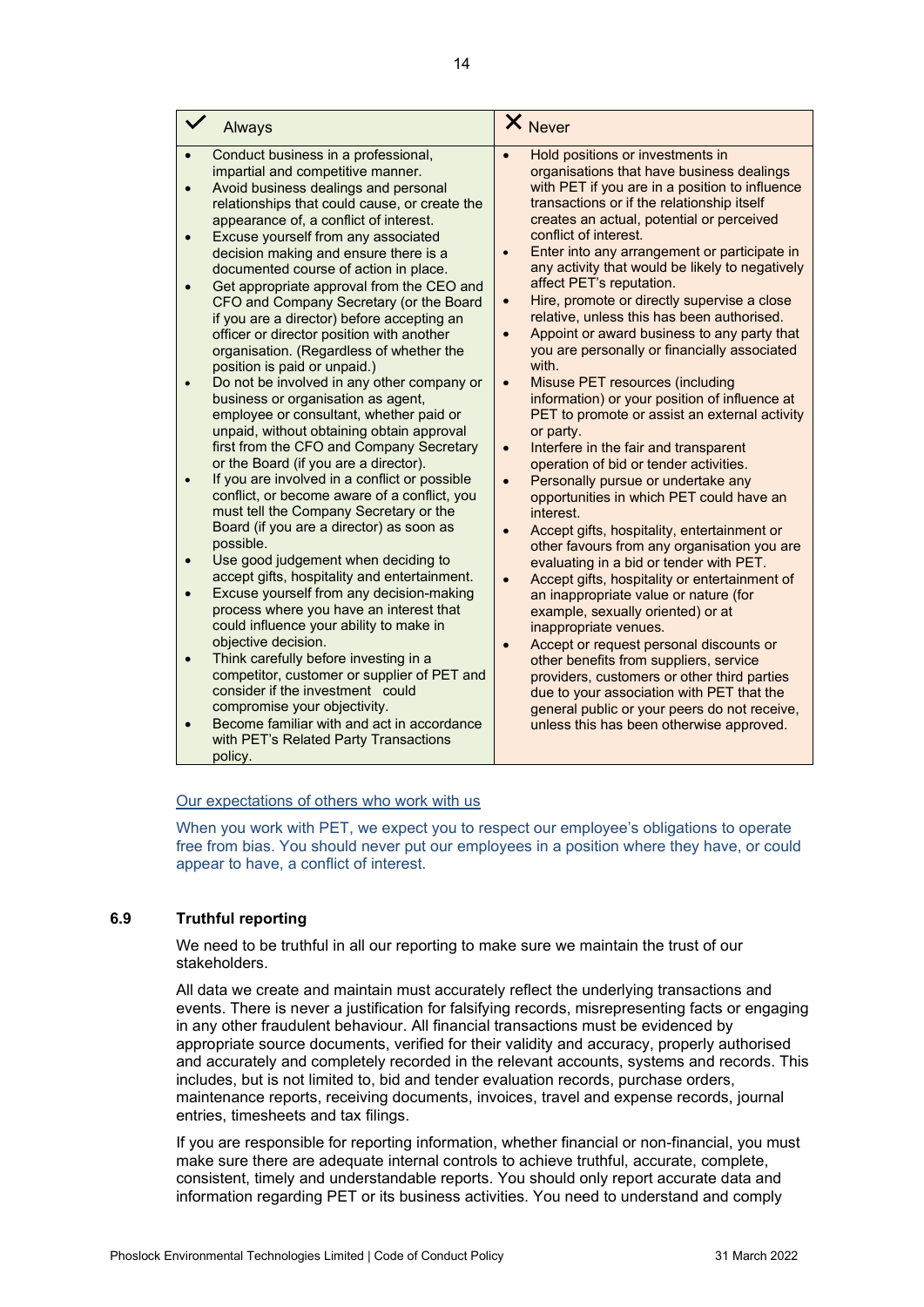with all applicable financial, regulatory and other applicable reporting requirements, laws and regulations in the relevant jurisdiction. If you have any concerns about the validity of any reporting process or record-keeping activity, or believe you are being asked to create false or misleading information, you must report it immediately.

#### Our expectations of others who work with us

If you are responsible for reporting on behalf of PET, we expect that the reports and information are transparent and reflect the underlying transactions and events as outlined in this section.

#### <span id="page-14-0"></span>**6.10 Protecting our assets**

We all have an obligation to protect the Company's assets and use them for their intended purpose.

Assets include physical and non-physical property, such as equipment, inventory, technology, money, intellectual property (IP) and Company information and data. Competitively sensitive and proprietary information are also considered assets and include:

- operational data, such as production and maintenance data, supplier information and pricing and data related to our equipment;
- strategic and marketing plans;
- pricing, financial plans and forecasts;
- customer information including water body testing and monitoring data;
- research and other technical data.

You are responsible for appropriately using and safeguarding PET's assets. You are also expected to respect both the physical and non-physical assets of others, and never knowingly damage or misappropriate those assets. You should never share sensitive Company information without authorisation from your line leader.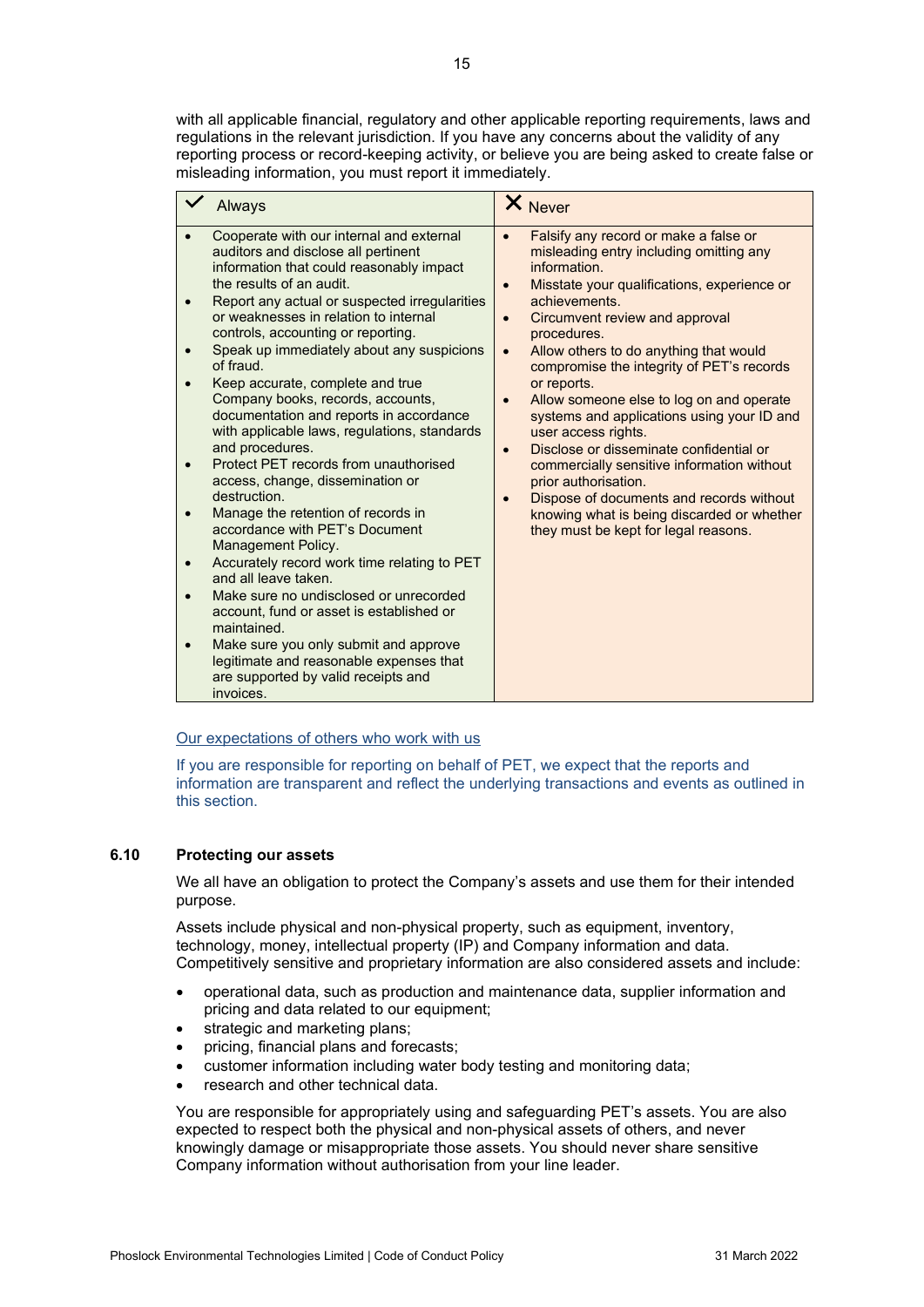### Our expectations of others who work with us

of PET information or theft.

We expect those who work with us to protect and not misuse our assets. If there is any uncertainty about the use of a PET asset, please ask your primary contact.

#### <span id="page-15-0"></span>**6.11 Intellectual property**

Intellectual property (IP) rights cover a variety of things, including inventions and innovations, trademarks, designs, and copyright in things such as text, images, formulae, drawings and software. IP can also refer to information or ideas that are confidential and commercially valuable, and also to data. PET both owns IP and licences IP from third parties. New IP is created every day in our operations. This can be copyright in new documents or software code, innovations or discoveries from our exploration or research and development, or from work done with suppliers to improve or adapt their products or in conjunction with partners to develop new products and solutions. IP rights have financial value just like other PET property. PET also has strategic value: we can stop others from copying PET's IP or we can obtain a licence to use other people's IP in our business to gain a competitive edge.

The value of our IP can be lost by:

- improper disclosure or use;
- inappropriate contractual terms;
- failing to follow necessary formalities for protection, such as registration.

Misusing other people's IP could result in costly legal disputes that may impede our operations and may also damage PET's reputation.

You should always:

- safeguard PET's IP;
- respect the IP rights of others (for example, our suppliers and competitors).

To safeguard our IP, never disclose confidential PET IP without authorisation. This applies during and after your employment with PET. If there is a legitimate reason to share PET's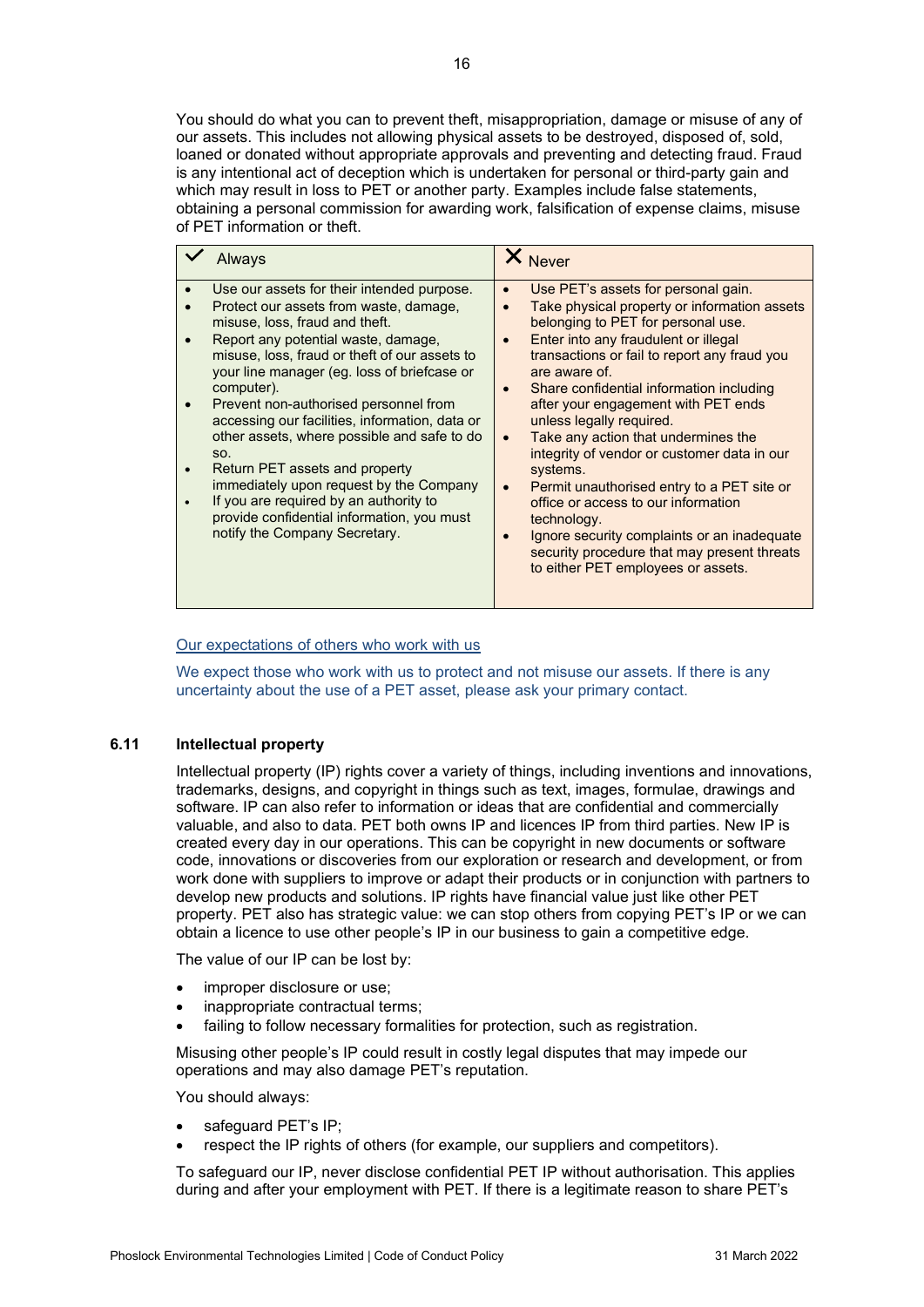confidential information — such as where required to work with a supplier — you must have your line leader's prior approval and a written confidentiality agreement with the other party.

You should always use PET's standard contracts when contracting with a supplier unless the CFO has approved alternative terms.

If you create new IP, such as innovations and improvements to our processes, keep it confidential and discuss with the CFO and the Group Manager Product Solutions if any other protection is required. The product of any work performed while you are with PET, or on behalf of the PET, or using PET property (including all intellectual property rights created in connection with that work) belongs to PET.

If you access a third party's IP, only use it as permitted in writing by that party (for example, in a contract with a supplier), or otherwise as permitted by law. Before you copy or share something provided by a third party or deploy new technology, always check whether a third party's IP rights might be infringed.

If using IP developed between PET and a business partner, always check with the Group Manager Product Solutions as to the IP standards that apply.

|                                     | Always                                                                                                                                                                                                                                                                                                                                                                                                                                                                                                                                                                                                                                                                                                                                                                                                                                                                                                                                                                                                                                                                                                                                                                                                                                                                                                                                                                                             | X Never                                                                                                                                                                                                                                                                                                                                                                                                                                                                                                                                                                                                                                                                                                                                                                                                                                                                                                                        |
|-------------------------------------|----------------------------------------------------------------------------------------------------------------------------------------------------------------------------------------------------------------------------------------------------------------------------------------------------------------------------------------------------------------------------------------------------------------------------------------------------------------------------------------------------------------------------------------------------------------------------------------------------------------------------------------------------------------------------------------------------------------------------------------------------------------------------------------------------------------------------------------------------------------------------------------------------------------------------------------------------------------------------------------------------------------------------------------------------------------------------------------------------------------------------------------------------------------------------------------------------------------------------------------------------------------------------------------------------------------------------------------------------------------------------------------------------|--------------------------------------------------------------------------------------------------------------------------------------------------------------------------------------------------------------------------------------------------------------------------------------------------------------------------------------------------------------------------------------------------------------------------------------------------------------------------------------------------------------------------------------------------------------------------------------------------------------------------------------------------------------------------------------------------------------------------------------------------------------------------------------------------------------------------------------------------------------------------------------------------------------------------------|
| $\bullet$<br>$\bullet$<br>$\bullet$ | Enter into a confidentiality agreement with a<br>third party before starting negotiations or<br>any other engagement with a person<br>outside PET who may receive or access<br>PET's confidential IP or information.<br>Be aware of what information is confidential<br>and ensure your colleagues are also aware<br>(for example by marking documents). Only<br>give confidential information to people who<br>need to know it.<br>Use PET's standard contracts wherever<br>possible when contracting with Suppliers,<br>and only depart from PET's standard IP and<br>confidentiality terms after consulting with<br>the CFO.<br>Keep any new IP created, such as<br>innovations or improvements to our<br>processes, confidential and check with the<br>CFO and the Group Manager Product<br>Solutions if any additional protection is<br>required.<br>Check that there are no third party IP rights<br>that may be infringed before you copy,<br>share or deploy new technology or<br>processes.<br>Use a third party's IP only as permitted in<br>writing by that party (for example in a<br>contract with a supplier) or otherwise as<br>permitted by law where you have advice<br>from the CFO.<br>Use IP developed by PET and a business<br>partner familiarise yourself with the<br>standards and limitations that apply to use<br>of the IP with the Group Manager Product<br>Solutions. | Disclose PET's IP without first obtaining<br>$\bullet$<br>permission from your one-up manager and,<br>if the IP is confidential, making sure the<br>recipient has a legal obligation to keep the<br>information confidential (for example under<br>a confidentiality agreement).<br>Bring to PET any confidential information,<br>$\bullet$<br>including documents or computer records,<br>from prior employers or clients without their<br>written permission.<br>Share, copy or deploy a new technology or<br>$\bullet$<br>process without first ensuring you are not<br>infringing a third party's IP.<br>Use third parties' copyright materials (for<br>$\bullet$<br>example photographs, text, audio or video<br>downloaded from the internet) or<br>trademarks in materials you are producing<br>including for use on PET intranet sites,<br>without first obtaining permission from the<br>copyright or trademarkowner. |

#### <span id="page-16-0"></span>**6.12 Cybersecurity and use of electronic equipment**

All PET hardware, software and data is the property of PET, this includes data stored on both personal and PET devices (such as mobile phones, iPads and computers). The safeguarding of our technology systems and data is the responsibility of all employees and anyone who conducts business on behalf of our Company. The use of PET technology and systems will be monitored, reported and, where required, intercepted or blocked without notice to mitigate risk and comply with relevant laws, regulations and standards. Data stored on PET technology systems may be accessed, reviewed or disclosed for the purposes of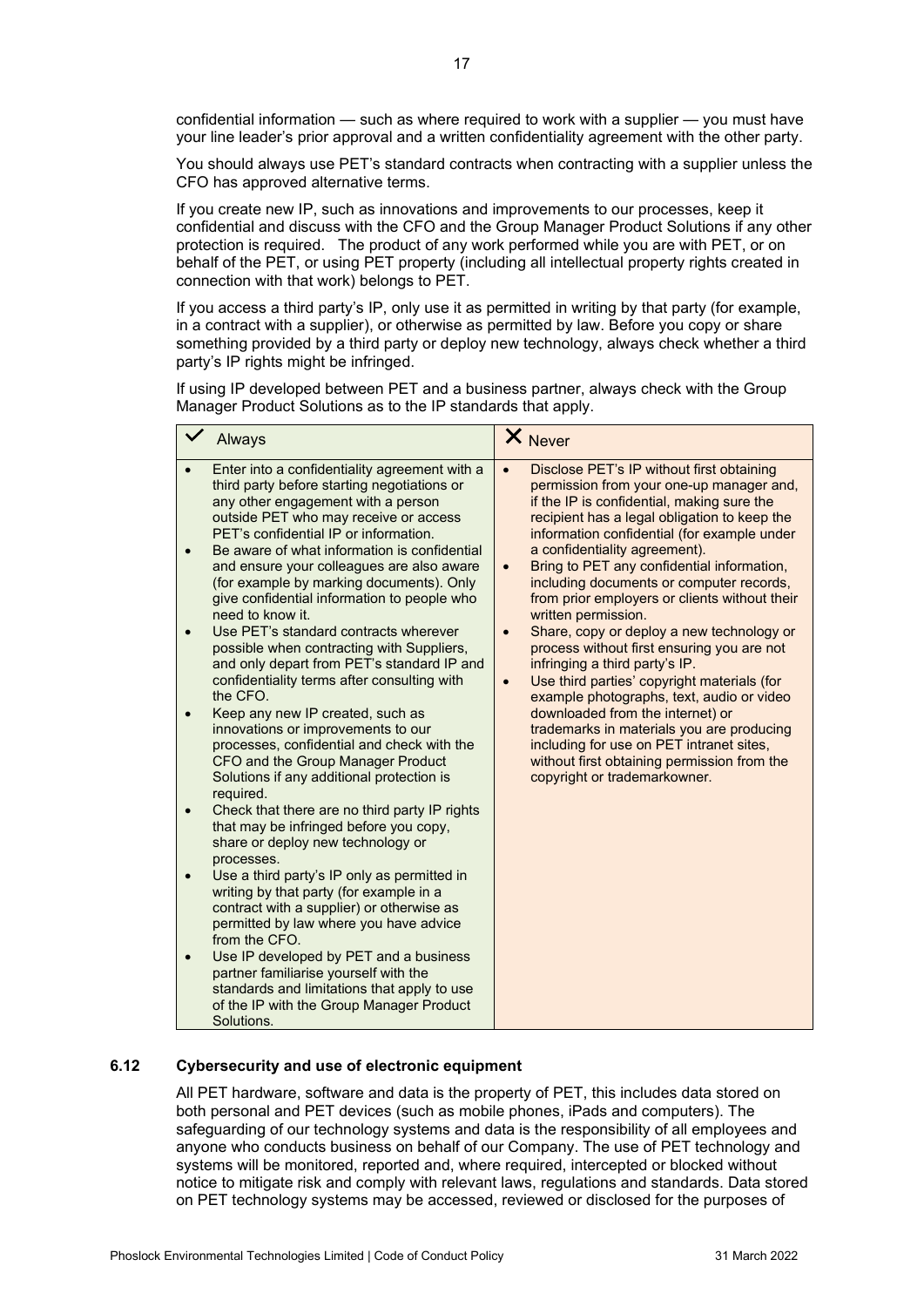maintenance, business needs or to meet legal or policy requirements. Inappropriate use of technology or data may expose our Company to risks, including viruses, security breaches, theft or loss of PET property or reputational damage.

You are provided with the technology and data you need to undertake work for PET. You must safeguard and use technology and data securely and appropriately, and protect them against damage, loss, theft, alteration and unauthorised access. You must not use our technology or data to commit cybercrime, duplicate or sell software or media files, share your account password, use technology or data for non-PET business purposes or cause reputational damage to PET.

If you use our technology and data inappropriately, or inappropriate material is accessed or stored using our systems, disciplinary action may be taken and civil or criminal authorities may be notified. Inappropriate material includes pornographic or explicit images or text, materials promoting violence, hatred, terrorism or intolerance of others, or any other material that is deemed obscene or abusive.

You should never transfer, publish, remove or delete PET data or intellectual property without authorisation. Moderate personal use of PET technology is permitted. Moderate personal use does not impact your ability to perform your role or affect your commitment to PET. However, it is important to recognise that all communications undertaken through PET's Electronic Equipment (including, email, text messages and instant messages) and all internet sites accessed by you will be treated as work related.

|           | Always                                                                                                                                                                                                                                                                                                                                                                                                                                                                                                                                                                                                                                                                                                                                                                                                                                                                                                                                                                                                                                                                                                                                                                                                                                                                                                                                                                                   | X Never                                                                                                                                                                                                                                                                                                                                                                                                                                                                                                                                                                                                                                                                                                                                                                                                                                                                                                                                                                                                                                                                                                                                                                                                                                                                                                                                                                |
|-----------|------------------------------------------------------------------------------------------------------------------------------------------------------------------------------------------------------------------------------------------------------------------------------------------------------------------------------------------------------------------------------------------------------------------------------------------------------------------------------------------------------------------------------------------------------------------------------------------------------------------------------------------------------------------------------------------------------------------------------------------------------------------------------------------------------------------------------------------------------------------------------------------------------------------------------------------------------------------------------------------------------------------------------------------------------------------------------------------------------------------------------------------------------------------------------------------------------------------------------------------------------------------------------------------------------------------------------------------------------------------------------------------|------------------------------------------------------------------------------------------------------------------------------------------------------------------------------------------------------------------------------------------------------------------------------------------------------------------------------------------------------------------------------------------------------------------------------------------------------------------------------------------------------------------------------------------------------------------------------------------------------------------------------------------------------------------------------------------------------------------------------------------------------------------------------------------------------------------------------------------------------------------------------------------------------------------------------------------------------------------------------------------------------------------------------------------------------------------------------------------------------------------------------------------------------------------------------------------------------------------------------------------------------------------------------------------------------------------------------------------------------------------------|
| $\bullet$ | Treat emails and other electronic forms of<br>communication as official records and only<br>use authorised applications to send these<br>messages.<br>Use authorised applications for business<br>communications or to conduct business<br>activities (i.e. do not use unauthorised<br>applications for documenting or agreeing<br>business transactions)<br>Connect PET devices to our corporate<br>network at least once a month to receive<br>security updates.<br>Make sure your personal devices contain<br>the latest security updates.<br>Return PET equipment and all PET<br>information assets upon termination of your<br>employment or contract.<br>Report the damage, loss or theft of PET<br>equipment or data to your line leader.<br>Make sure hardware, software and data for<br>which you are responsible are protected<br>from unauthorised access.<br>Notify your manager if you've received a<br>suspicious email by identifying the email as<br>phishing.<br>Secure laptops to prevent theft and lock<br>your screen if leaving it unattended.<br>If confidential information inadvertently<br>comes into your possession (eg. email<br>wrongly sent), it should be returned<br>immediately and no copy retained by you.<br>Return or transfer the custody of all relevant<br>business records if you change your job<br>within the Company or if you leave PET. Do | Divulge your PET system passwords, write<br>$\bullet$<br>or store passwords in clear text or reuse<br>passwords across multiple systems.<br>Allow someone else to log on and operate<br>$\bullet$<br>systems and applications using your ID and<br>user access rights.<br>Leave technology or mobile devices<br>$\bullet$<br>unattended in public places.<br>Engage in fraud, commit a crime online or<br>$\bullet$<br>fail to report a fraud that you may know of.<br>Install software on or connect hardware to<br>$\bullet$<br>PET devices without authorisation.<br>Open attachments or click links in emails<br>$\bullet$<br>that you've received from unknown senders<br>Deliberately access, store, send, post or<br>$\bullet$<br>publish inappropriate material, or ignore<br>others doing so.<br>Access applications or systems for which<br>$\bullet$<br>there is no business justification.<br>Store, send, post or publish PET proprietary<br>$\bullet$<br>information outside of any of our systems or<br>devices without prior authorisation.<br>Use non-PET storage solutions, like<br>$\bullet$<br>external hard drives, USBs, personal Email,<br>personal clouds or internet storage services,<br>to store PET data.<br>Copy or transfer files that violates Copyright<br>laws.<br>Disable security measures on PET<br>technology systems or devices. |
|           | not keep personal copies.                                                                                                                                                                                                                                                                                                                                                                                                                                                                                                                                                                                                                                                                                                                                                                                                                                                                                                                                                                                                                                                                                                                                                                                                                                                                                                                                                                |                                                                                                                                                                                                                                                                                                                                                                                                                                                                                                                                                                                                                                                                                                                                                                                                                                                                                                                                                                                                                                                                                                                                                                                                                                                                                                                                                                        |

#### Our expectations of others who work with us

If you have access to our equipment while working with us we expect that you fully comply with this section, including protecting PET's cybersecurity.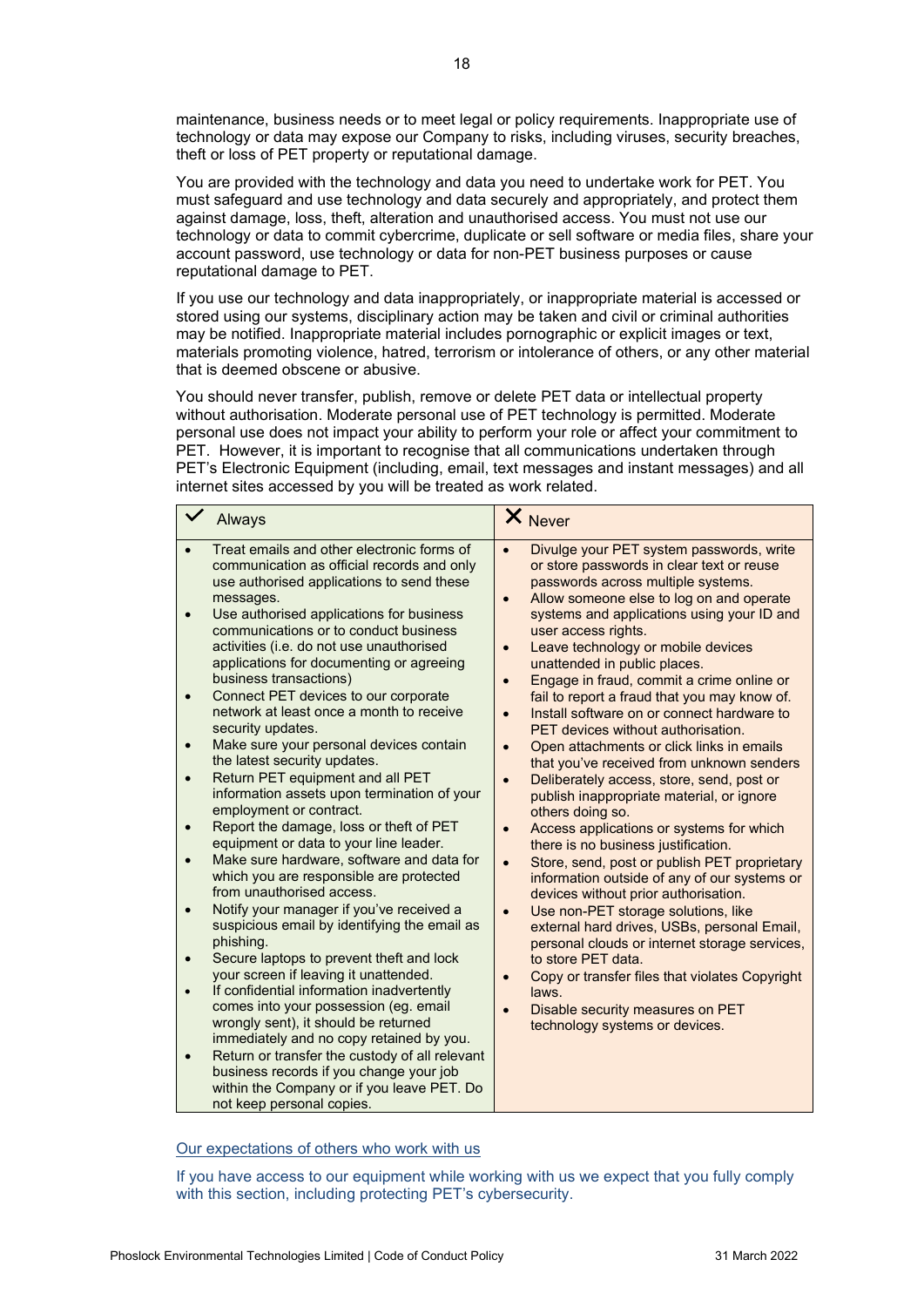#### <span id="page-18-0"></span>**6.13 Communicating externally**

As a publicly listed company, we are required to disclose information in a timely, accurate, consistent, complete and fair manner so investors can make informed decisions.

To make sure we provide timely and accurate information to investors, our public disclosures are carefully managed and must only be made by authorised spokespersons. Any public communication that can be attributed to PET, or to one of our employees, may be seen as a public disclosure. All of the following are considered public disclosures:

- regulatory filings, such as annual reports, news releases, briefings on profit and business performance;
- interviews, speeches, presentations articles and reports;
- Company information on digital communications channels, like websites and social media.

When you communicate externally, you should always act in accordance with our Shareholder Communications and Disclosure Policies, our 3C values and our Code of Conduct.

If you are an authorised spokesperson responsible for market disclosure, you must immediately release, through the relevant exchanges, any information or major developments which could have a material effect on the share price, or where an investor is likely to use that information to make investment decisions.

If you have prepared external communication materials, you must have them approved by the CEO.

It's important you feel empowered to speak positively about PET when asked by relatives and friends. To be able to do so, it's important you understand the distinction between information about PET that should be shared, and material information which can only be communicated by authorised spokespeople.

#### Communicating on Social Media

Social media is a big part of most of our lives. PET views social media activity in the same way we view any kind of interaction: through the lens of our values and our Code of Conduct.

Your activity on social media can reach more people than ever before. While using social media may feel casual and spontaneous, activity is permanently retained and can be traced back to you. We want you to be able to make good decisions and avoid activity that could result in negative consequences for you, such as criticism by external parties, personal information theft or disciplinary action by the Company.

If you are active on social media, please use your common sense and judgment and consider the following:

- Is my activity in line with our 3C values and this Code?
- Can the Quick Test help me decide what to do next?
- Is my activity appropriate, given my role? If your role or your interactions with external parties mean you could be perceived as a PET spokesperson, it's best to state the views are your own when commenting about PET, our industry or topics of relevance to us.
- Are my comments accurate and not misleading?
- Is the information sensitive or confidential? Could I be putting PET or myself at risk if this information became public? Would I be comfortable if the media republished this information?
- Am I comfortable that my social media activity could be viewed by many people around the world, traced back to me and permanently retained?
- Do I have a right to use the information, including the text, images, footage or any logos, or do I need permission? Consider individual rights to personal information and privacy, confidentiality obligations, approval rights and intellectual property rights such as copyright.
- Is social media the appropriate forum or should I speak with my line leader or 2Up leader?
- Could my social media activities be used as part of identity theft? For example, someone may be able to reset your online passwords by gathering answers to your security questions, such as 'What is your favourite movie?' and 'What school did you go to?'

If you think you possess, or have released, material information that has not been disclosed to the public, you must immediately report it to the CFO or the CEO.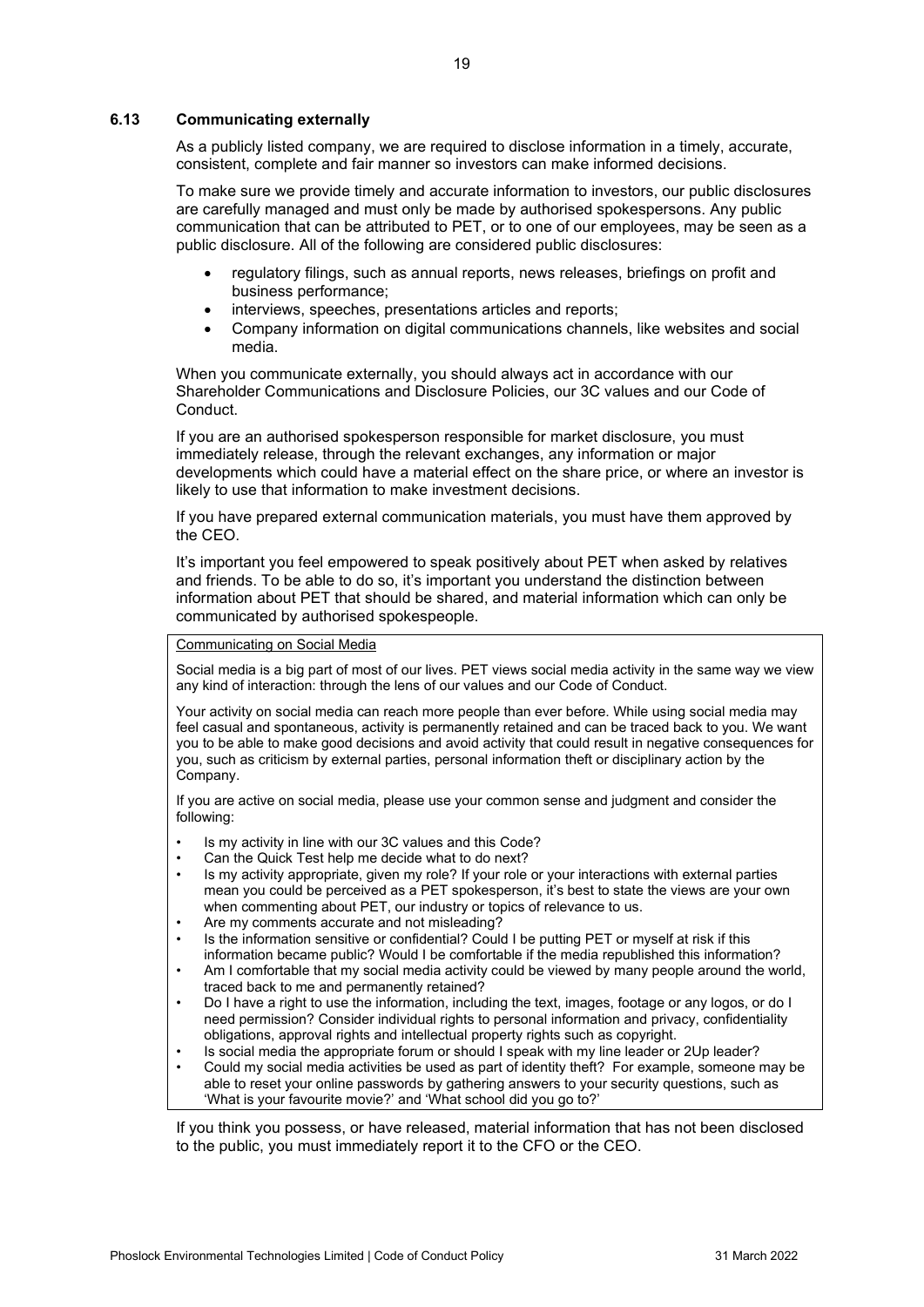| <b>Always</b>                                                                                                                                                                                                                                                                                                                                                                    |                                                                                                                                                                                                                                                                                                                                                                                                                    | X Never                                                                                                                                                                                                                                                                                                                                                                                                                                                                                |
|----------------------------------------------------------------------------------------------------------------------------------------------------------------------------------------------------------------------------------------------------------------------------------------------------------------------------------------------------------------------------------|--------------------------------------------------------------------------------------------------------------------------------------------------------------------------------------------------------------------------------------------------------------------------------------------------------------------------------------------------------------------------------------------------------------------|----------------------------------------------------------------------------------------------------------------------------------------------------------------------------------------------------------------------------------------------------------------------------------------------------------------------------------------------------------------------------------------------------------------------------------------------------------------------------------------|
| this Code and the Shareholder<br>Policy)<br>Ensure all public communication is<br>Obtain all relevant approvals prior to<br>publicly releasing material.<br>Report media and investment inquiries<br>promptly to the CEO or CFO.<br>Advise your line leader and Regional<br>informal external event, such as a trade<br>panel discussion.<br>to the CEO for review and feedback. | Follow the rules relating to who can make<br>public statements on behalf of PET. (See<br>Communications Policy and the Disclosure<br>complete, fair, accurate, timely and clear.<br>General Manager if you are attending an<br>meeting or professional networking event.<br>Get approval from the CEO to present an<br>external speech or participate in an external<br>Send a copy of your speech or presentation | Disclose information to the public unless<br>you are specifically authorised to do so.<br>Divulge confidential information unless you<br>are an authorised spokesperson. If you are<br>unsure about the degree of confidentiality<br>assigned to information, talk with the CFO<br>and Company Secretary.<br>Say anything that may disclose confidential<br>information or cause harm to our reputation.<br>Conceal facts or omit information that may<br>be relevant to a disclosure. |

#### Our expectations of others who work with us

This section applies equally to those who work with us. If you have any questions or need further information please speak to your primary contact.

#### <span id="page-19-0"></span>**6.14 Insider trading**

We must never jeopardise the trust of communities, customers, suppliers or coworkers by using confidential information for financial or personal benefit.

Inside information is material information about a company that is not generally available to the public. Whether information is material is generally judged by whether it would affect a reasonable investor's decision making. Examples of possible inside information include:

- the financial performance of PET against market expectations;
- entry into or termination of a significant contract:
- actual or proposed mergers, acquisitions or joint ventures.

In the course of your job you may learn confidential information before it is made public, and it's not an offence to possess inside information. But in many countries it is a criminal offence to buy, sell or otherwise deal in relevant securities while you have inside information. This is called insider trading.

It is also a criminal offence to encourage insider dealing or to disclose inside information with a view to others profiting from it.

If you possess inside information, you should not advise or encourage another person (for example, a relative, a friend or family company or trust) to buy, sell or otherwise deal in the relevant securities or pass the information to another person. It may also be a breach of your obligations of confidentiality to disclose information, whether or not the information is used to deal in the relevant company's securities. If you have been identified as a designated person as per the Share Trading Policy you need to gain approval from a Notification Officer before engaging in any transactions involving PET securities. (refer to the Share Trading Policy).

If you have been placed on an Insider List, then you must not deal, or encourage others to deal in PET securities.

If you are an employee participating in any employee share scheme, you must not buy, sell or otherwise deal in PET securities during any close period, regardless of whether you hold inside information. Where PET has a business relationship with another company, you should be careful if you trade in that company's shares, as the same insider dealing rules apply to all shares. These types of investments may also give rise to an actual or perceived conflict of interest.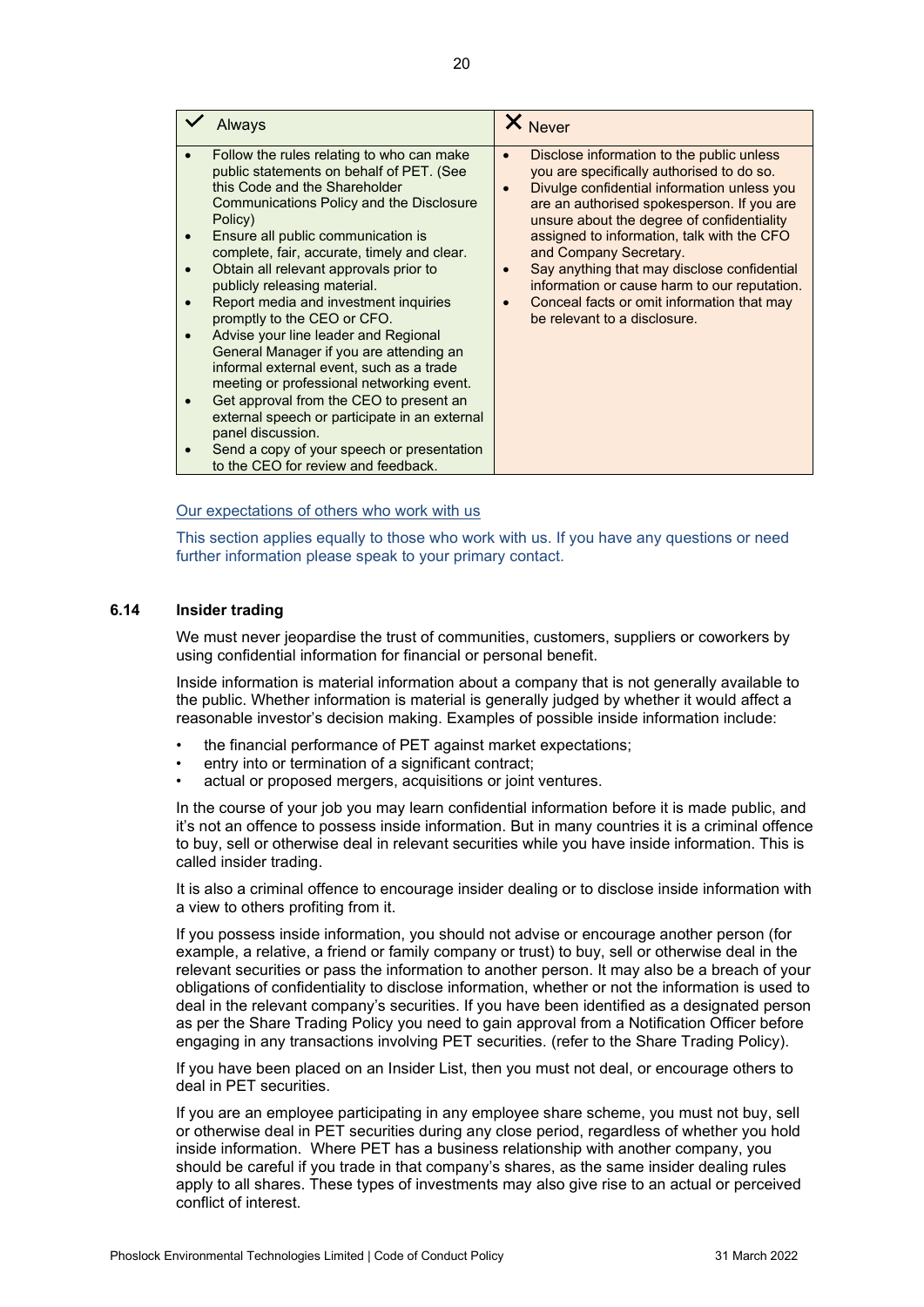| Always                                                                                                                                                                                                                                                                                                                                                                                                                                                                                                                                                                                                                                                                                                                                                                                                               | <b>Never</b>                                                                                                                                                                                                                                                                                                                                                                                                                                                                                                                                                                                                                                                                                                                                                                                                                               |
|----------------------------------------------------------------------------------------------------------------------------------------------------------------------------------------------------------------------------------------------------------------------------------------------------------------------------------------------------------------------------------------------------------------------------------------------------------------------------------------------------------------------------------------------------------------------------------------------------------------------------------------------------------------------------------------------------------------------------------------------------------------------------------------------------------------------|--------------------------------------------------------------------------------------------------------------------------------------------------------------------------------------------------------------------------------------------------------------------------------------------------------------------------------------------------------------------------------------------------------------------------------------------------------------------------------------------------------------------------------------------------------------------------------------------------------------------------------------------------------------------------------------------------------------------------------------------------------------------------------------------------------------------------------------------|
| Maintain the confidentiality of PET<br>information.<br>Ask yourself if the market was aware of all<br>the current circumstances, could the<br>proposed dealing be perceived as taking<br>advantage of your position in an<br>inappropriate way?<br>Seek advice from the CFO and Company<br>Secretary if you are considering dealing in<br>securities and have any doubt.<br>Carefully consider the information you<br>disclose about what you are working on,<br>where you are going on PET business, who<br>visited the office or site or what you talk<br>about with other PET employees.<br>Take measures to avoid accidentally<br>sharing inside information. This could<br>involve not talking about confidential<br>information in the elevator and not leaving<br>confidential information on a copy machine. | Buy or sell the securities of PET (or any<br>other company) either directly, through<br>relatives, other persons or entities while you<br>are aware of inside information.<br>Disclose inside information to anyone<br>$\bullet$<br>outside PET unless it is appropriately<br>authorised, documented and is necessary<br>for the Company's business activities.<br>Recommend or suggest that anyone else<br>$\bullet$<br>buy, sell or deal in the securities of any<br>company, including PET, while you have<br>inside information about the Company.<br>Spread false information or engage in other<br>activities to manipulate the price of publicly<br>listed securities.<br>Trade in the shares of other companies<br>when you have access to inside information<br>that, if made public, could affect that<br>company's share price. |

#### <span id="page-20-0"></span>**6.15 Personal information and privacy**

PET respects your personal information and privacy, and expect you to respect the personal information and privacy of others.

Personal information is any information which could identify an individual, either from that information alone or in combination with other information which is reasonably likely to come into the possession of PET. To the extent permitted by law, we reserve the right to monitor or audit employee use of PET information systems, and access electronic communications or information stored on systems, devices or equipment for maintenance, business needs or to meet a legal or policy requirement.

It's important you follow our standards and procedures on personal information and privacy. Refer to PET's Privacy Policy and local legal requirements.

You should only collect, use, disclose, retain or process personal information that is necessary to meet business requirements, as permitted by law in places where we operate.

If you do not want others to read an email, you should reconsider sending it. If an email relates to a personal matter you should use a personal account.

Always treat the personal information and privacy of others with respect.

| Collect personal information directly from<br>Access personal information unless you<br>the individual where reasonable and<br>business need.<br>practical.<br>Comply with legal requirements that apply<br>$\bullet$<br>anyone inside or outside of PET without<br>to the collection, use, disclosure, retention<br>and processing of personal information.<br>proper authorisation.<br>Conduct reference or security checks<br>Only collect, use, disclose, retain and | Always | X Never                                                                                                                                                                                                                                                                          |
|--------------------------------------------------------------------------------------------------------------------------------------------------------------------------------------------------------------------------------------------------------------------------------------------------------------------------------------------------------------------------------------------------------------------------------------------------------------------------|--------|----------------------------------------------------------------------------------------------------------------------------------------------------------------------------------------------------------------------------------------------------------------------------------|
| process personal information that is<br>of the individual.<br>necessary for legitimate business activities<br>and functions.<br>Use personal information in a way that is<br>consistent and compatible with the purpose                                                                                                                                                                                                                                                  |        | have appropriate authorisation and a clear<br>Provide personal employee information to<br>without proper authorisation or the consent<br>Retain personal information for longer than<br>legally required or necessary to meet the<br>business reason for which it was collected. |